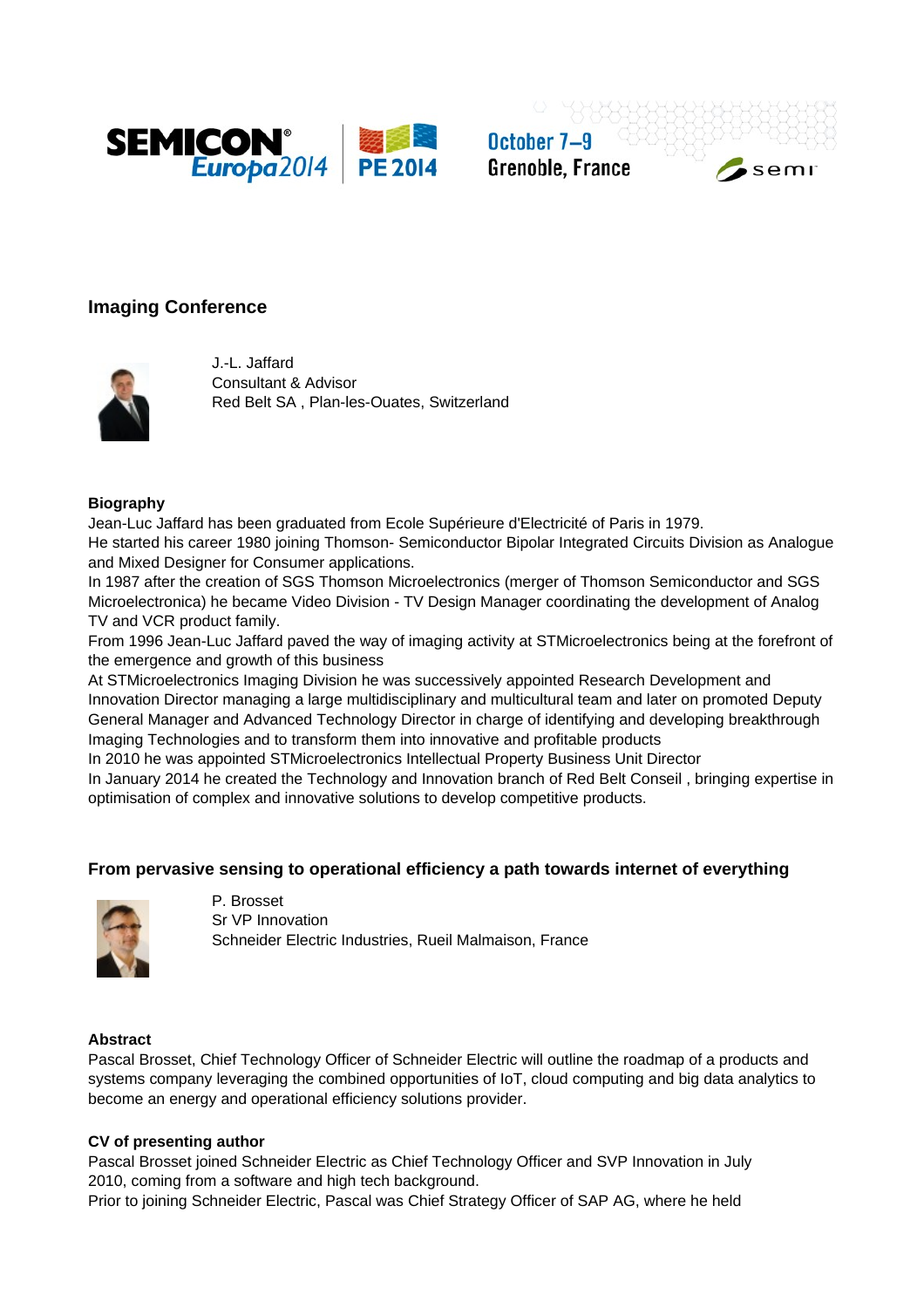multiple business development and strategy positions over 10 years. His international career started at Hewlett Packard followed by senior positions in consulting firms, leading large scale "technologyled transformations" across multiple industry sectors.

Pascal holds a Master degree in Engineering from Ecole Polytechnique Fédérale de Lausanne(Switzerland) and graduated in executive development from INSEAD and Ashridge Business School.

## **Imaging and Telcommunications**



R. Swaminathan Senior Expert Telekom Innovation Laboratories, Innovation Development, Berlin, Germany

### **Abstract**

Imaging and Telecommunications are two complete and huge fields of research and development in their own right. Hence, in order to tie them together and juxtapose the role of imaging within Telcos we shall first provide an overview of Imaging itself. Imaging encompasses a wide area of technologies spanning decades of research and development. In this talk we shall primarily be focusing on computational imaging.

We begin with an overview of imaging sensors and challenge our basic notion of what a "camera" is. Thereafter, we present various applications of these imaging sensors, from image recognition to 3D reconstruction, which are all highly relevant to the telecommunications industry.

Various advancements in hardware, sensors, and algorithms have today enabled real-time computational vision systems to operate on mobile handheld devices. Cameras that started out as fancy ad-ons on mobile phones are now generating the most content on data networks.

Based on these observations, excerpts from a recent study shall be presented. The study looked into the future of such enabling technologies, the services, and challenges they bring to society. With the current trend of visual consumption and the growing appetite for the same, we must ask ourselves whether our systems are ready to deal with the challenges of tomorrow. More importantly, in what way can we as a Telco play a bigger role in the future of imaging and telecommunications?

### **CV of presenting author**

Dr. Rahul Swaminathan is a Senior Expert (Scientist) at the Telekom Innovation Laboratories of Deutsche Telekom since 2005. He obtained his B.E. in computer engineer at Pune University (India) in 1996. In 2003 he obtained his PhD in computer vision at Columbia University, New York. His PhD thesis titled "Non Perspective Imaging Systems" focussed on imaging geometries that go beyond the pinhole (perspective) model, developing new image formation models as well as designing new sensors for general catadioptric imaging. Over the last few years his research has spanned a wide are of research including camera networks for 3D reconstruction, Human Computer Interaction, Augmented Reality and off late Machine Learning, resulting in various publications and patents.

### **Driving solutions - intelligent sensor systems**



B. Hellenthal Robust Design, Semiconductor Strategy Audi, Ingolstadt, Germany

**Abstract**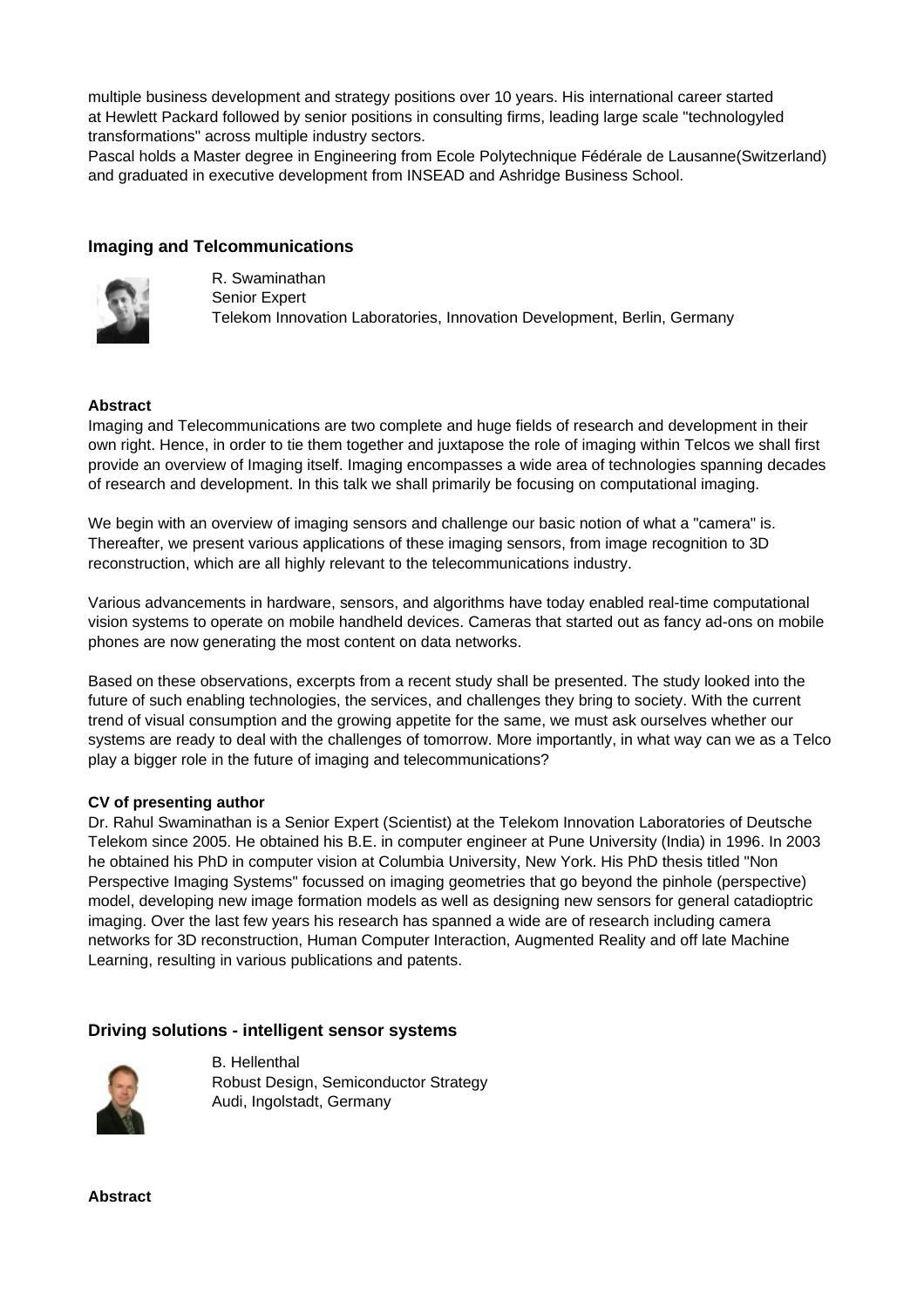To facilitate piloted driving a car needs "supernatural" abilities beyond the human senses. IR/Nightvision, radar, ultrasonic, laser scanner and cameras to name some of the sensors necessary for mapping the surrounding and the driving situation. All these "new" senses are enabled by semiconductors. Still, it is not the semiconductor the OEM is looking for, but a sensing solution. Taking the growing possibilities of packaging, i.e. system-in-package, system-in-module, and the more-than-moore advances into account, intelligent sensor systems can be developed offering a new solution space. This miniaturization facilitates an advanced and updateable technology platform to take advantage of the latest semiconductor developments allowing new functions, faster time-to-end customer, in a smaller space, at equal or less cost. This new solution dimension changes the value chain as well as the competences needed to develop, validate and mass produce intelligent sensor systems. Semiconductor companies will need to understand the application and provide eco-systems and solutions as well as Tier1 companies need semiconductor packaging knowhow and experience. The industry will change or be changed by new players. The presentation will explain the OEM perspective and semiconductor strategy using an imaging sensor example.

### **CV of presenting author**

Dipl.-Ing. Berthold Hellenthal joint Audi in 2008 as a member of the management team. Working in the Electronic Development Department, he comprehensively supports all Audi electronic development out of a competence center especially in the areas of hardware reviews, analysis and semiconductors. Mr. Hellenthal is also responsible for the comprehensive Audi Semiconductor Strategy, the Audi Progressive SemiConductor Program (PSCP).

## **Imaging in ophthalmology: From eye astronomy to artificial retina for visual restoration in blind patients**



S. Picaud Directeur de recherche Institut de la vision, Visual information processing, Paris, France

#### **Abstract**

Imaging technologies are important to assess the progression of retinal diseases. Imaging data were recently accepted as endpoints in clinical trials . Medical devices aiming at restoring vision in blind or visually impaired patients also introduce new imaging technologies. However, at video rates, the sequential waves of visual information are not able to produce biomimetic visual information processing.

The presentation will illustrate the development of new technologies for restoring vision in patients by either medical devices or an alternative strategy based on archaic visual systems of algae and bacteria. In both cases, encoding visual information is required in an external medical device. To achieve biomimetic visual processing, we have used visual asynchronous sensors, which sample information along the X-axis (time) instead of along the Y-axis (light intensity) generating thereby a great time precision (µs to ms). The choice for the different forms of visual restoration is highly dependent upon the state of the residual retina. The presence of non-photosensitive "dormant" photoreceptors was for instance demonstrated in blind patients using optic coherence tomography. Other imaging technologies are emerging to assess the state of retinal diseases. For instance, adaptive optics, which relies on technologies developed by astronomers to compensate for atmospheric distortions, has been applied in ophthalmology to compensate for eye distortions. It allows a very precise photoreceptor cell counting, which was already used in a clinical trial. It can also document very precisely the front edge move in damaged areas reducing thereby the time to demonstrate drug efficacy.

Imaging technologies are therefore essential for the future of ophthalmology not only for assessing diseases and validating therapies but also for the development of innovative medical devices to restore or improve vision.

Supports: FAF, FFB, FRM, ANR, EC (NEUROCARE).

### **CV of presenting author**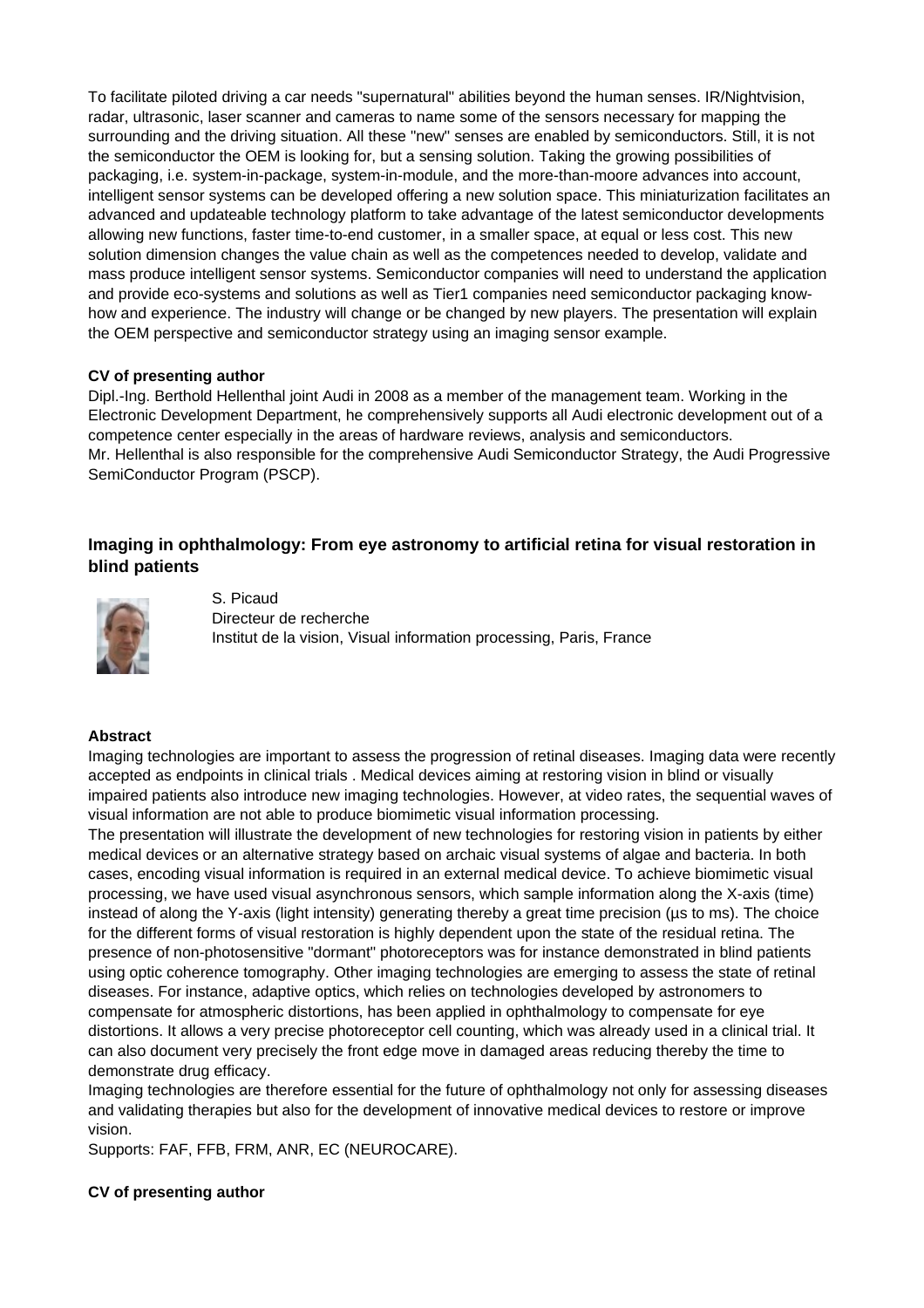Serge PICAUD (Directeur de recherche, INSERM) is currently heading the team "Retinal information processing" at the Vision Institute in Paris. He aims at understanding normal vision and developing new therapeutic or rehabilitation strategies. He supported Pr Sahel for the creation of the Paris Vision Institute and is a founder in the start-ups Fovea Pharmaceuticals, Pixium Vision and GenSight biologics. Serge Picaud and team members have characterized the physiology of photoreceptors and mechanisms involved in their degeneration. They solved the retinal toxicity of the anti-epileptic drug, Vigabatrin (Sabril) showing a taurine depletion in animals and patients. Recently, the team has moved to developing strategies for restoring vision in blind patients having lost their photoreceptors. They have proposed innovative highresolution retinal 3D implant design by mathematical modelling and in vivo rat validation. New materials such as diamond and graphene are evaluated for their biocompatibility and electronic window. In addition, new visual information encoding systems were generated from visual dynamic sensors to mimic the high retinal dynamic. Finally, reactivation of residual neurones was demonstrated in collaboration with Dr Roska using optogenetic tools originated from algae or bacteria. Their ongoing studies are testing efficacy and safety of these optogenetic proteins in non-human primates prior to clinical trials.

## **2013 - 2018 Markets & Applications for CMOS Image Sensors**



F. Breussin Business Unit Manager MEMS & Sensors Yole Developpement, MEMS & Sensors, Lyon, France

#### **Abstract**

The talk will review the current and future trends for markets and applications for CMOS Image Sensors. Compared to the market landscape a few years ago, the CMOS Image Sensors industry is growing fast with new applications coming while the industrial landscape is consolidating. We forecast CMOS image sensor market to grow at a 10% CAGR in revenue in the 2013 through 2018 period, growing from \$7.8B in 2013 to \$12.8B in 2018. We will review the different applications driving the integration of CMOS image sensors (consumer, automobile, medical etc.). If mobile handsets accounted for ~ 66% of TOTAL shipments in 2013, many other new applications are set to drive the future growth of this industry. For example, tablets will also significantly contribute to the market growth with a 17% CAGR over 2013-2018. Tablets are poised to boost sales of CIS in the consumer market because similarly to mobile phones the majority of tablets include one or two cameras. For automotive, incentives for upcoming regulations promoting greater safety through driver assistance, have car manufacturers planning to equip their cars with several image sensors, numbering from 1 to 6. That demanding market is expected to reach hundreds of US\$M in 2018. We will discuss the other emerging applications setting to drive future growth of this industry such as wearable electronics (e.g. smart watches), tablets, machine vision, security & surveillance, and medical applications. These applications are likely to be in position for strong growth in the midterm. We will also present how this industry is re-organized with the emergence of major IDMs companies pushing other companies to a fabless / fablight strategy. This will drive the emerging of very specialized foundries in niche applications.

#### **CV of presenting author**

Frédéric Breussin is responsible for the MEMS and Sensors activity. He has supported many companies in their innovation and product development strategy in making the bridge between micro systems technologies and their applications in consumer, automotive, industrial, Life sciences, diagnostics and medical device industries. He holds an Engineering diploma from INSA Rouen & a DEA in fluid mechanics from University of Rouen.

#### **CMOS Image Sensors: Now and Future**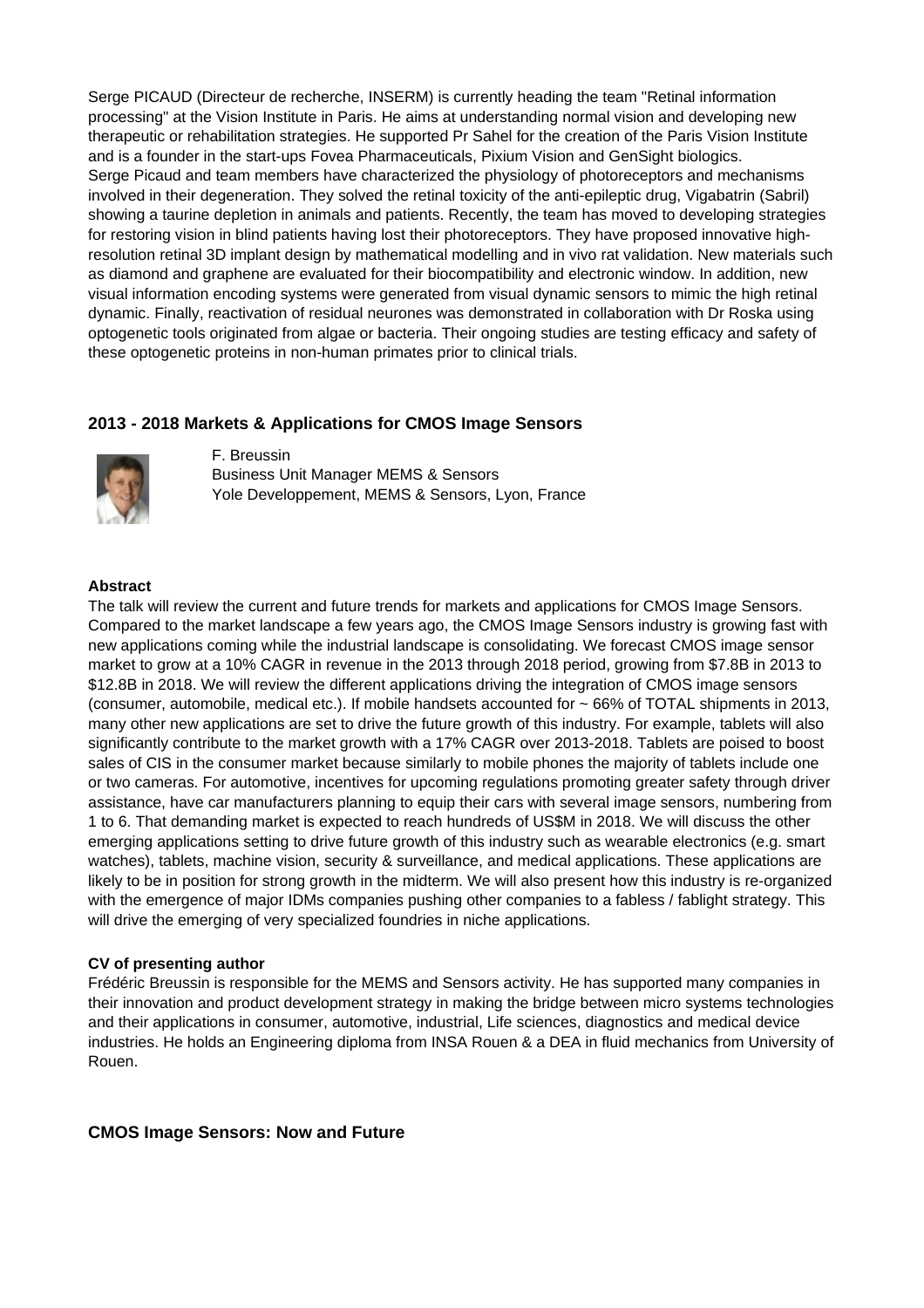

E.R. Fossum Professor Dartmouth, Thayer School of Engineering, Hanover, NH, United States

### **Abstract**

The talk will discuss the CMOS image sensor used in smart phone cameras, DLSRs, webcams, automotive imaging, medical imaging and numerous other applications. The operation of the CMOS image sensor will be addressed followed by special issues in fabrication. Trends in CMOS image sensors will described and the speakers' work in a possible 3rd generation image sensor technology - the Quanta Image Sensor - will wrap up the talk.

### **CV of presenting author**

Prof. Fossum is the primary inventor of the CMOS image sensor used in billions of camera phones, DSLRs, and many other applications while at the NASA Jet Propulsion Laboratory at Caltech. He co-founded and led Photobit to further develop and commercialize the technology which was eventually acquired by Micron. Subsequently he was CEO of Siimpel which developed MEMS devices for autofocus function in camera phones. He joined the Dartmouth faculty in 2010. He holds over 150 U.S. patents and has published over 260 papers. He was inducted into the National Inventors Hall of Fame and the National Academy of Engineering, and is a Charter Fellow and Director of the National Academy of Inventors. He co-founded the International Image Sensor Society and served as its first President.

# **French infrared technologies offering competitive edges to imaging sensors business**



D. Billon-Lanfrey CTO Sofradir, Veurey-Voroize, France

## **Abstract**

Last year, Sofradir has extended its technologies portfolio by consolidating all IR technologies available in France. These different technologies, HgCdTe, InSb, GaAs QWIP, InGaAs and A-Si microbolometers, are complementary and are used depending on the needs of the applications.

The infrared (IR) detector R&D is driven by the same trends already experienced by the visible market: Decrease of pixel pitch and increase of array format, decrease of detectors prices thanks to High Operating Temperature (HOT) studies. This paper presents recent developments on HOT and small pixel pitch technologies supported by the long term R&D relationship with CEA-Leti.

### **CV of presenting author**

Mr. Billon-Lanfrey was appointed Chief Technology Officer at Sofradir in 2011, he formerly headed the R&D optronics characterization team at the company for five years. Before that, he served for 12 years as project manager for R&D and product development. Mr. Billon-Lanfrey is a graduate of optronics at Joseph Fourier University in Grenoble.

# **What's aside of Megapixel race: Imager & Photonics Process Development for Mass Production**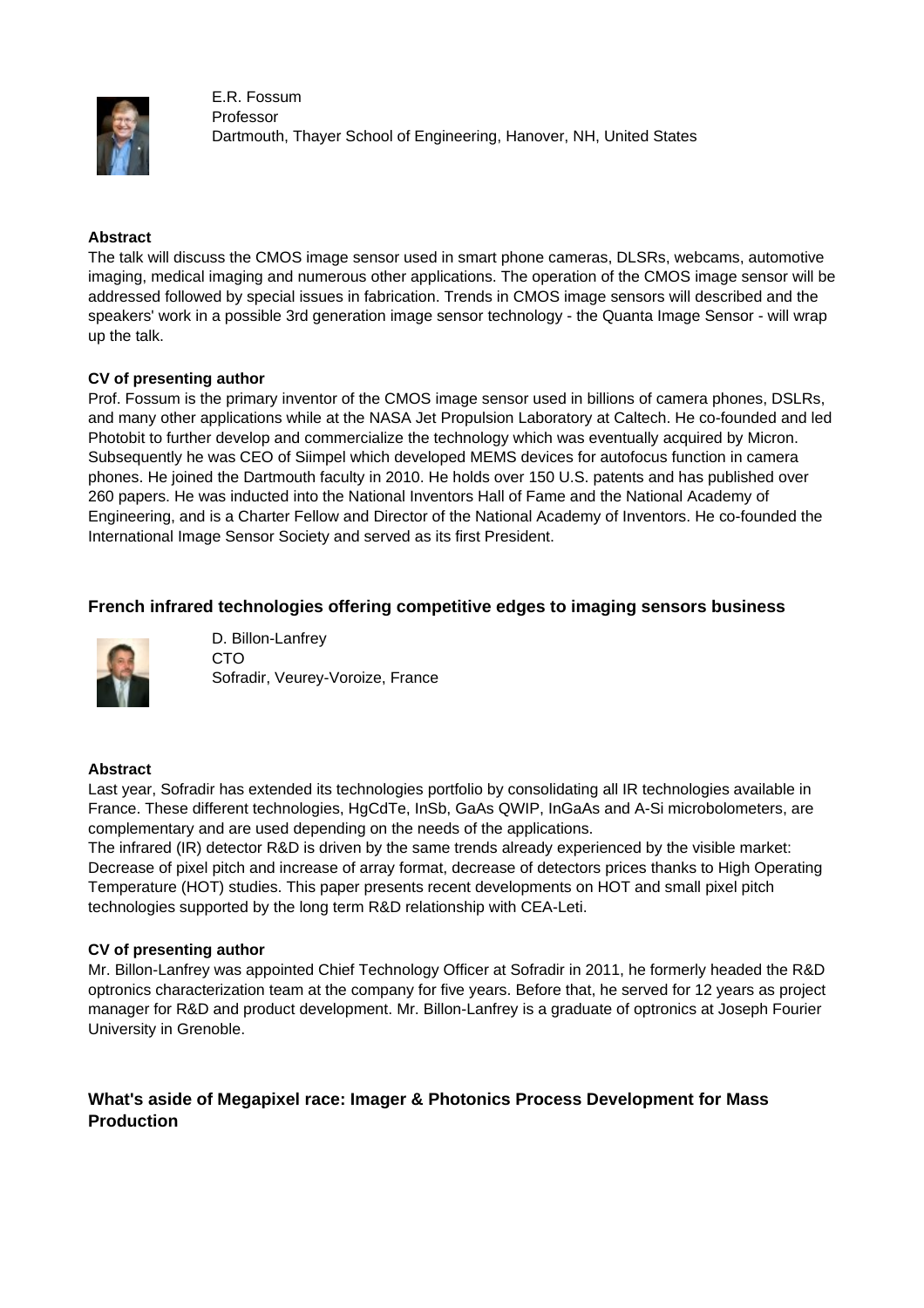

K. Rochereau Img div. / CMOS & CIS process manager STMicroelectronics, Grenoble, France

### **Abstract**

This talk is to discuss about serving the new growing opportunities aside of megapixels mobile applications, disrupting with the needs for integrating more and more pixels on the same piece of silicon. Let's see how the advanced R&D work to optimize opto-electrical performances of small pixels can fuel the development and mass volume industrialization for dedicated sensors and cameras on specific markets, such as Automotive or Medical ones and how alternative photo-site technology like embedded SPADs can be more adapted for some dedicated applications.

### **CV of presenting author**

Krysten is CMOS and CIS process manager for Imaging division at STMicroelectronics. He's got a Msc from Ecole Nationale Supérieure de Physique (ENSPG) de Grenoble in 2001 and from Joseph Fourier University with semiconductor physics specialty in 2002. From 2002 to 2007, he worked as test and characterization engineer for Philips Semiconductors focusing on analog behavior of advanced CMOS devices. In 2007, he joined ST and its Wireless Business Division supporting the silicon and package process development for Power and AMS products then for RF and Baseband applications. In 2011 he moved to Imaging Division, where he is currently in charge of CMOS and CIS process development in collaboration with Technology R&D group.

# **Evolution of Design and Manufacturing of optical modules for mobile phone.**



J.P. Lusinchi CTO AOEther Asia Optical Ether, Taichung, Taiwan

### **Abstract**

More than 80% of the lenses produced today are used in the cameras for mobile phones. The particular constraints they impose in term of physical dimension and performances are then the major driver in design and manufacturing techniques for lenses used in the visible spectrum. However, some emerging applications are extending the spectrum to the Near Infrared (NIR), and even to the Far Infrared (FIR), which require using different material for the lenses and different design techniques.

The quasi totality of lenses produced today is based on the Snell law on light refraction, and their performances are limited by this law, particularly the depth of field imposing the usage of autofocus, or alternative techniques like those implemented in Light Field cameras. Others limitations stem from the mere structure of the sensors which makes a sampling of the image, and from the pixel size and F#, which constitutes an unsurpassable limit to the resolution. Within this limit the demand for improved performances fosters many developments in image processing, made possible by increased computing power and fast access to large memory.

Nevertheless, before any post processing is applied, the lenses are more and more complex, using aspheric surfaces to correct geometric aberrations and sophisticated materials to correct chromatic aberrations and thermal drifts. Difficult tradeoffs are often necessary to arbitrate between performances and manufacturing constraints.

Another way to improve performances would be to make a curved sensor matching the field curvature. We review these limitations in performances and discuss the different solutions, and we make a short overview of lenses manufacturing techniques in glass, injection plastic or thermoset materials, discussing their advantages in cost and performances.

Finally, we evoke the development of new kind of lenses, flat lenses or pinhole "lenses", addressing specific applications, with their advantages and present limitations.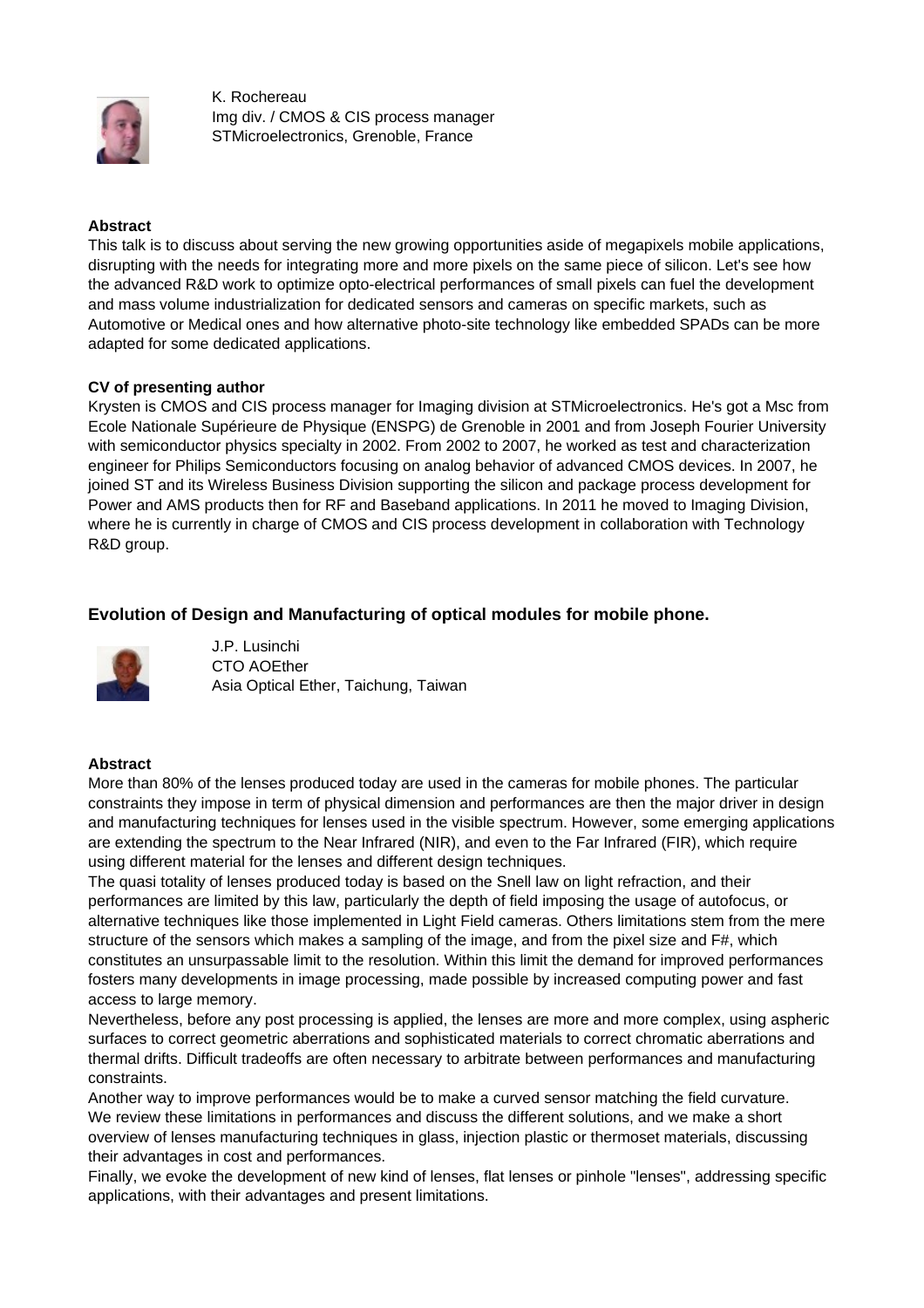JP LUSINCHI

#### **CV of presenting author**

Engineer in Electronics Master of Sciences.Major in Physics PhD ( Signal Processing) 38 years with STMicrolectronics, from 1968 to end 2006. R&D Engineer Design Manager Product Manager General Manager . Video Division and Imaging Division Group Vice President.Optical Operations.

From May 2007 : CTO of Ether Optronics / AO-Ether Focus on : Glass molding technology to make lenses for mobile phones, as an alternative to epoxy ( wafer lenses) for reflow assembly. Mixed Glass/Plastic lens stacks. Investigations on new Auto Focus technologies Liquid lenses MEMS Active alignment techniques. Development of design techniques for Near IR and Far IR collimating and Imaging lenses.Development of molding techniques of chalcogenide glasses

## **The Benefits of GPU Compute on ARM Mali GPUs**



T. Hartley Staff Engineer ARM, Media Processing Group, Cambridge, United Kingdom

### **Abstract**

GPU Computing on the ARM Mali-T600 and Mali-T700 series of GPUs offers a host of benefits: accelerating data-parallel computation while simultaneously reducing system work load; reducing platform energy consumption while increasing system throughput; and enhancing your system's value by consolidating functionality while reducing programmers' effort. This presentation will illustrate and analyse real-life examples from our ecosystem partners that have enabled such benefits. Applications discussed include: ISP processing, HDR photography, panorama stitching, gesture user interfaces, HEVC and VP9 codecs, computer vision and more.

### **CV of presenting author**

Based at ARM's Cambridge HQ Tim is a graphics and GPGPU engineer working within the Media Processing Group. He specialises in all things compute with a particular focus on Computer Vision within the mobile and embedded space. His role encompasses working with developers new to the Mali GPU, helping spread the word about optimal heterogeneous software design on this exciting platform. Previously Tim worked as a producer for the BBC, leading a research and development team in the use of multimedia in television training. Tim is married with two children and lives in the Chiltern hills just outside London.

### **Wavelens - Shaped for Sharpness**

A. Pouydebasque Co-Founder and Product Development VP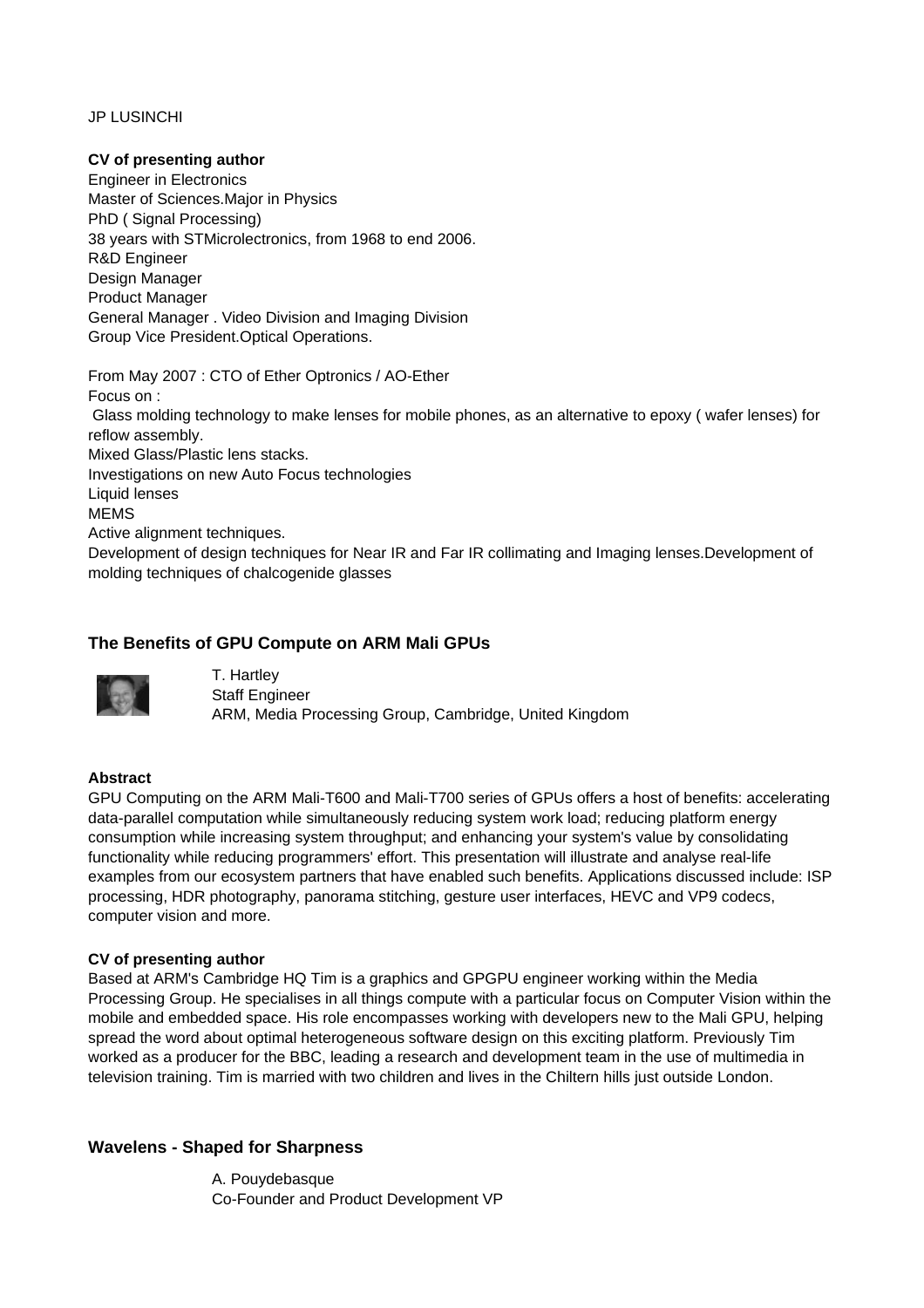

### **Abstract**

In the cameras and optics miniaturization trend (mainly led by Camera Phones), optical performances must not be neglected, quite the opposite. The image quality is increasingly important and complex optical functions such as Autofocus, Image Stabilization and Zoom are becoming essential. Wavelens is leveraging MEMS technologies to provide their customers with compact, slim and high speed solutions in order to help them to develop and integrate such complex optical functions easily. With their low actuation voltage and their high power efficiency, Wavelens' optical MEMS offer a cost effective solution to customers.

#### **CV of presenting author**

Arnaud Pouydebasque received the M.Sc. and Ph.D. degrees in materials science and electrical engineering from the Institut National des Sciences Appliquées (INSA), Toulouse, France, in 1997 and 2001, respectively. From 2002 to 2007, he worked for Philips Semiconductors (currently NXP Semiconductors) in Crolles, France, where he focused on the integration of advanced CMOS technologies. In 2007, he joined the MEMS department of the CEA-LETI, Grenoble, France to develop optical microsystems such as variablefocus liquid lenses. In 2012, he co-founded Wavelens, where he is currently in charge of the product development.

## **Specialized Design House for High Performances CMOS Image Sensors**



P. Rommevaux CEO & President Pixalys, Moirans, France

### **Abstract**

Pyxalis (Grenoble-France) is a leading company in CMOS image sensors development, serving a wide range of demanding applications in markets like medical, machine vision, security, photography, aerospace and more. Today's challenges in high performance CMOS image sensors will be briefly reviewed during the presentation.

### **CV of presenting author**

Philippe Rommeveaux is Pyxalis CEO, and has co-founded the Company in 2010 together with colleagues formerly part of e2v Grenoble.

Graduated from the Ecole Supérieure d'Optique -Orsay, France- in 1993, he then pursued a PhD in display technology in collaboration with Pixtech, a start-up company. After graduation in 1998, he joined Thomson Specific Semiconductors where he worked on CCD image sensors development for earth observation. As the company successively became Atmel Grenoble and then e2v, he've managed the business development team in charge of new activities set-up, M&A and innovation. And in 2007, he was appointed general manager for Medical, Industrial and Emerging Imaging products business unit covering marketing, CMOS/CCD image sensors and systems development, product engineering.

## **Imaging applications based on organic materials**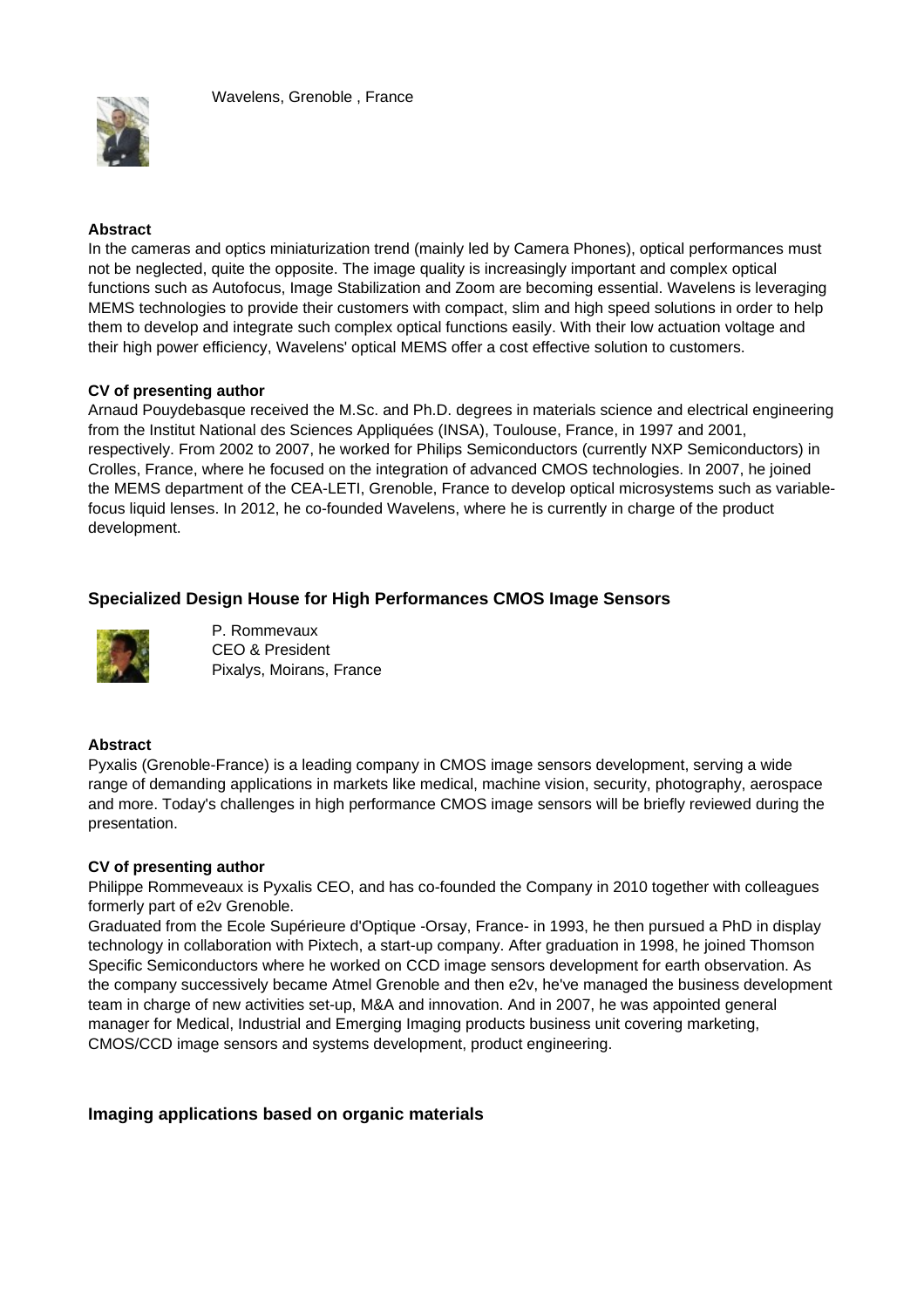

A. Jutant President &CEO Nikkoia, Moirans, France

#### **Abstract**

Organic materials have been mainly used in Photovoltaics and OLED so far. A new sensor technology based on organic materials and thin film processes is available from NikkoIA to replace at lower cost some existing large area image sensors and to enable new CMOS image sensor sensitive not only in the visible and the near-infrared but also in the short wave infrared (beyond the cut-off of the silicon). This paves the way for new imaging and vision applications to be reviewed during the presentation.

#### **CV of presenting author**

Before being President of NikkoIA SAS, Alain Jutant handled successively several positions as CEO and VP business development of a startup company, director of business development for Asia and product line director in stock-listed companies, director of Innovation and Strategy and industrial Marketing manager in subsidiaries of large industrial corporations.

He has 28 years background experience in semiconductors and visible, X-ray and infrared image sensors acquired on many different professional markets (medical, industrial, graphic arts and digital photography) as well as mobile phone, computing, automotive, security and consumer markets. Alain has developed a vast network in such markets and has also a strong knowledge in company operational organization and management by projects, in 3-5 years strategic development plan, in investor relationship management, in R&D collaboration program and strategic alliance set-up as well as in sales contract and legal negotiation. Alain JUTANT graduated from Ecole Centrale de Lyon in 1985 with a degree in electronics and microelectronics.

# **MultiX - multi energy spectrometric X-ray detectors for various applications**



P. Radisson Co-Founder & CTO MultiXDetection, Moirans, France

### **Abstract**

MultiX is a technology start-up that designs, produces and sells advanced spectrometric X-ray detectors, used for the identification of materials in general, non-destructive testing (NDT) and the detection of explosives in luggage and packages in particular.

The company was created in October, 2010 by Jacques Doremus and Patrick Radisson, both from the Thales group, with the support of the French CEA (Atomic Energy Commission). MultiX supplies x-rays system manufacturers with ME100 x-ray detectors as part of a complete data acquisition system which upgrades current x-ray systems and allows them to perform better. The new Multi energy spectrometric x-ray detectors are also applicable to non-destructive testing(NDT) applications, such as food and waste product processing where system performance can be can also significantly improved bringing a quick return on investment.The MultiX x-ray spectrometric detector technology has proved that it brings significant improvements in performance to current x-ray systems and hence has gained acceptance within the security market. OEMs started development of x-ray security systems based on the technology..More recently NDT and in particular Food contaminant detection get opportunities with the capability to segregate efficiently raw materials.

The company benefits from important partnerships with x-ray system manufacturers and CEA-Leti, a French National Laboratory, in the field of spectroscopic imaging. MultiX is also active in various French and European research and development programs.

#### **CV of presenting author**

Patrick Radisson , Co-founder & CTO, Eng. Degree in electronics (ENST Paris) + MicroElectronics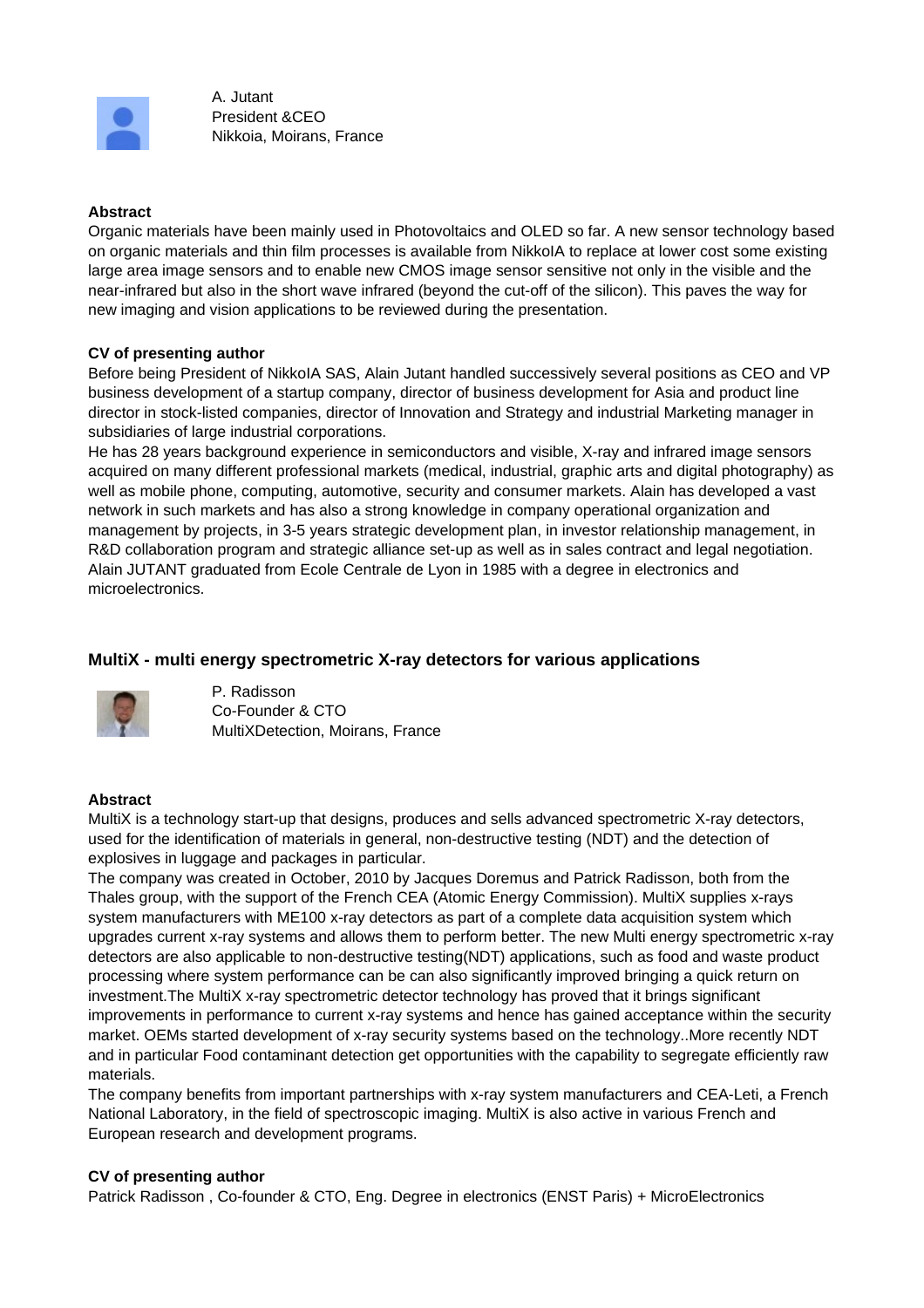advanced degree + MBA (IAE). has 30 years experience in Detection and Imaging, Microelectronics and Micro- technologies through different positions in large companies and SME.

His background includes more than 18 years in solid-state infrared detectors field (SOFRADIR) through the management of the complete product cycle from development to production and through an active management of the development and industrialization of new technologies.

He also managed engineering and production in emerging MEMS/MOEMS field within a french start-up (PHSMEMS).

He was formerly head of Advanced Studies at THALES XRIS in X-Ray and THZ detectors field.



A. Bräuer Director Micro Optical Systems IOF, Jena, Germany

## **Biography**

Braeuer graduated in physics in 1978 (PhD) at University of Jena (Germany) in the field of Solid State Physics. Since 1986 he is working in the field of microoptics. He contributed to the investigation of linear and nonlinear effects in waveguides, mainly realized in polymers like PPV or ORMOCER's. His particular interest was devoted to waveguide arrays and the demonstration of specific dispersion phenomena. Later on he was more engaged in free-space microoptics.

He is currently head of the Department of Micro-Optical Systems at the Fraunhofer Institute for Applied Optics and Precision Engineering (IOF) in Jena, Germany. Main topics of research and development are new principles of LED and semiconductor laser based illumination systems using micro- and nanooptical technologies as well as new imaging microoptical systems. He is engaged in both, single channel microoptical imaging as well as new principles of insect-inspired imaging with multichannel systems. All these activities are devoted to applied research. He is author and co-author more than 120 papers in scientific journals and of more than 90 papers on international conferences.

## **Wafer-level technologies for imaging and sensing applications in mobile devices**



M. Rossi Chief Innovation Officer Heptagon Advanced MicroOptics, Rueschlikon, Switzerland

### **Abstract**

Mobile devices are benefiting from unprecedented innovations that deliver myriad benefits, including: radically reduced height and total footprint, enhanced image quality with computational cameras that incorporate greater depth sensing with video-stream information, and even entirely new use cases for smart phones, tablets, wearables and other mobile consumer electronics.

Advanced packaging concepts, including those originally developed for wafer-level optics products, are helping to address these continually increasing requirements of performance, functionality and miniaturization for mobile devices' opto-electronic sensor modules, with very flexible, efficient and highly precise packaging processes.

Wafer-level processes are ultra high precision and can achieve very tight tolerances - which in turn can enable entirely new functions. In addition, wafer-level processes enable a higher level of integration achieved through miniaturization, which are especially useful for devices with multi-sensing applications (such as medical devices), which may require proximity, temperature, gesture or humidity sensing capabilities in a single device with a limited footprint.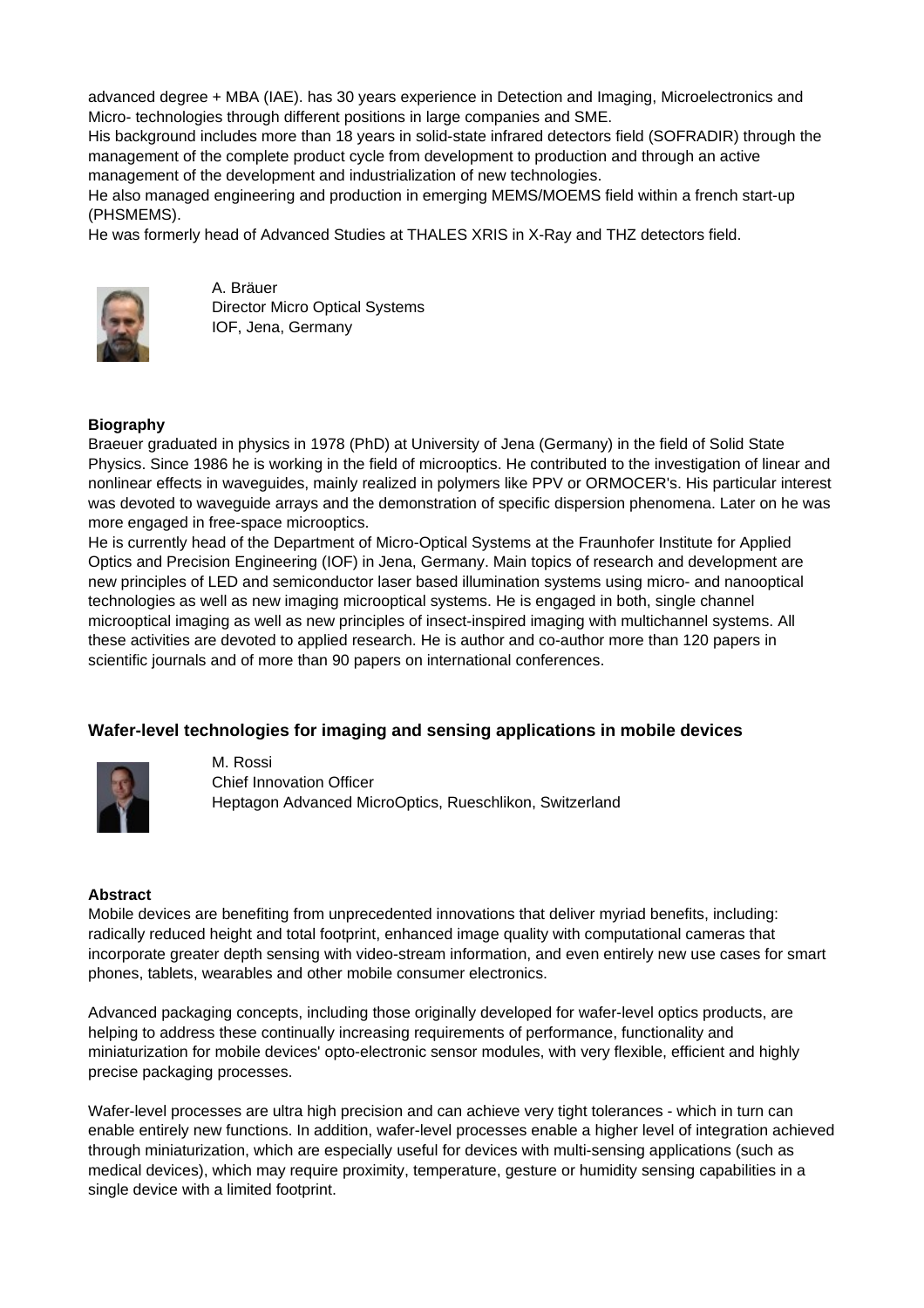The presentation will include an overview of the basic process steps, typical tolerances and features of the Wafer-Level Integration (WLI) technology and processes, as applied to the production of a wide range of miniature opto-electronic modules for mobile devices - including light sensors, computational camera modules, illumination modules, MEMS devices, infrared beam shaping, and supporting gesture control in natural user interfaces, including time of flight systems and other motion sensing applications.

Examples of these various applications - such as small footprint camera modules, computational imaging arrays that enable both HD video and high-quality depth maps, dual LED flash systems to enhance image quality and new forms of sensing for natural user interfaces - will be presented.

## **CV of presenting author**

Formerly head of CSEM Zurich Replicated Micro-Optical Elements, Markus became CTO of Heptagon after CSEM's microoptics division was acquired by Heptagon in 2000. He is an expert on fabricating diffractive and refractive micro-optic components for industrial applications in the European and US markets. Markus holds a Ph.D. from the University of Neuchatel, Switzerland and a master's degree in physics from ETH Zurich.

# **Multi aperture camera module with 720p-resolution using microoptics**



A. Brückner Senior Scientist Fraunhofer IOF, Jena, Germany

### **Abstract**

The slim design of portable electronic devices (e.g. smartphones) causes a constant need for miniaturized camera systems. This trend pushes the shrinking of opto-electronic, electronic and optical components. While opto- and micro-electronics have made tremendous progress, the technology for the miniaturization of optics still struggles to keep up. The demand for a higher image resolution and large aperture of the lens (both driven by shrinking pixel size) conflict with the need for a short focal length and a simple, compact design. These conditions impose high demands on the fabrication technology, especially when considering that it has to meet one-hundreds of a percent relative accuracy. Wafer-level optics (WLO) fabrication for camera lenses is a promising candidate, enabling high-volume production with low cost. However, the resolution that is currently available with WLO-technology is limited to 1MP per lens due to material and process control issues.

We propose an alternative lens design using a multi aperture scheme which captures different portions of the field of view (FOV) within separated optical channels. The different partial images are joined digitally to reconstruct an image of the full FOV. The segmentation partly decouples the tradeoff between focal length and size of the FOV. The advantage is twofold: A short total track length is created and the microlenses are easier to manufacture. The realization of such multi aperture objectives is feasible with adapted microfabrication techniques such as diamond milling, step and repeat micro-imprinting and UV-molding. Alignment and assembly are partially carried out on wafer-level. The optical design, technological realization and test of such a multi aperture system is discussed for the example of a 2mm-thin camera module with 720p resolution.

### **CV of presenting author**

Andreas Brückner graduated in physics from the Friedrich-Schiller-University Jena in 2006. Since then, he has been working as a researcher & optical engineer in the department of Microoptical Systems at the Fraunhofer Institute for Applied Optics and Precision Engineering (IOF) in Jena. In 2011, he received his PhD degree in applied optics from the Friedrich-Schiller-University Jena. He has been leading and participating in several research projects focusing on the miniaturization of imaging optics by applying multi-aperture architectures.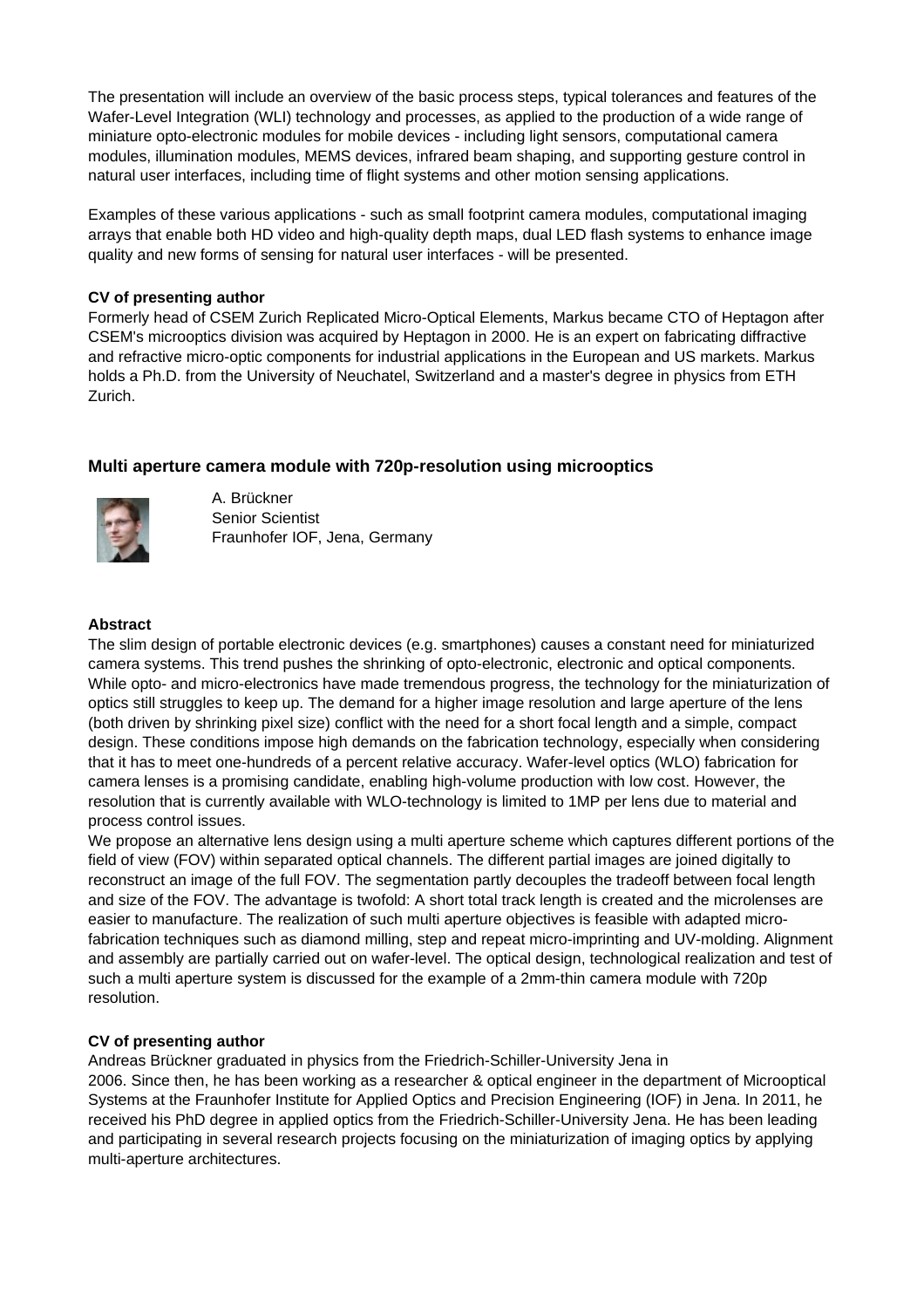## **CMOS-based innovations for specialty imaging industries to consumer applications**



M. Willems Business Director - Smart Systems IMEC, Leuven, Belgium

#### **Abstract**

imec has pioneered for more than a decade industry-leading technology research in digital CMOS imaging with clear focus on reaching extremely high-speed, high OE, low power and low noise image sensor solutions. High speed ADCs, Hyperspectral filtering, backside illumination, UV imaging and embedded CCD pixels into CMOS circuits are new technology platforms with unique potential that imec has been recently bringing into reality. This presentation will give a high level overview update of the recent results and vast range of industries that can be served by these unique CMOS-based imaging technologies. From industrial inspection to aerial photogrammetry, security to spectroscopy, medical to astronomy, imec's imaging innovations allow our partners unprecedented capabilities, enabling new discoveries and competitive advantage.

#### **CV of presenting author**

Maarten Willems received the M.S. Degree in Electrotechnical Engineering in 1993 and subsequently the M.S. Degree in Artificial Intelligence in 1994 and an MBA, from the KU Leuven. After a career as a solution design engineer at Alcatel Bell, director of engineering at Keyware Technologies, and VP Professional services at GlobalSign, Maarten co-founded Hypertrust in 2000, an internet service company. In 2005, Maarten joined imec as market intelligence group leader. Since 2008, Maarten holds his current position as business director in the smart systems segment focusing on business development and sales of new sensor technology development and product marketing in the domains of imaging, healthcare and power electronics.

#### **Imaging for companion humanoid robots**



R. Gelin Research Director Aldebaran Robotics, Research, Paris, France

#### **Abstract**

Created in 2005, Aldebaran Robotics designs, develops and manufactures the humanoid robot NAO. Today more than 6000 NAOs have been sold all over the world for research and education purposes. If NAO appears to be a very efficient and appreciated development platform for these academic markets, the final objective of the company is to make humanoid robot a real companion for domestic applications. This objective of domestic applications brings severe constraints for the perception of the robot: it should detect objects and people in a rather unstructured environment under not controlled lightning conditions. Furthermore, the mass market envisaged for the Aldebaran's robot adds new constraints on the cost of the sensor equipment. Last, but not least, the humanoid shape of the robot limits the size and the number of the sensors and the computation power that can be embedded on the robot.

Because Nao is dedicated to the human-robot interaction, the first vision development made at Aldebaran has concerned people detection. Using its 1.5 Mpixels cameras and its ATOM 1.6GHz CPU, Nao is able to detect and track a face and to recognize a person. But 2D vision has also been used to recognize objects and to perform localization and mapping by looking for artificial or natural visual beacons in the environment. In order to go further in exploiting the vision sensing, Aldebaran is experimenting new technologies. A prototype of stereo-head has been developed for Nao to get 3D information from the 2D cameras. It made possible to have accurate 3D positioning of the user's face and to localize object accurately enough for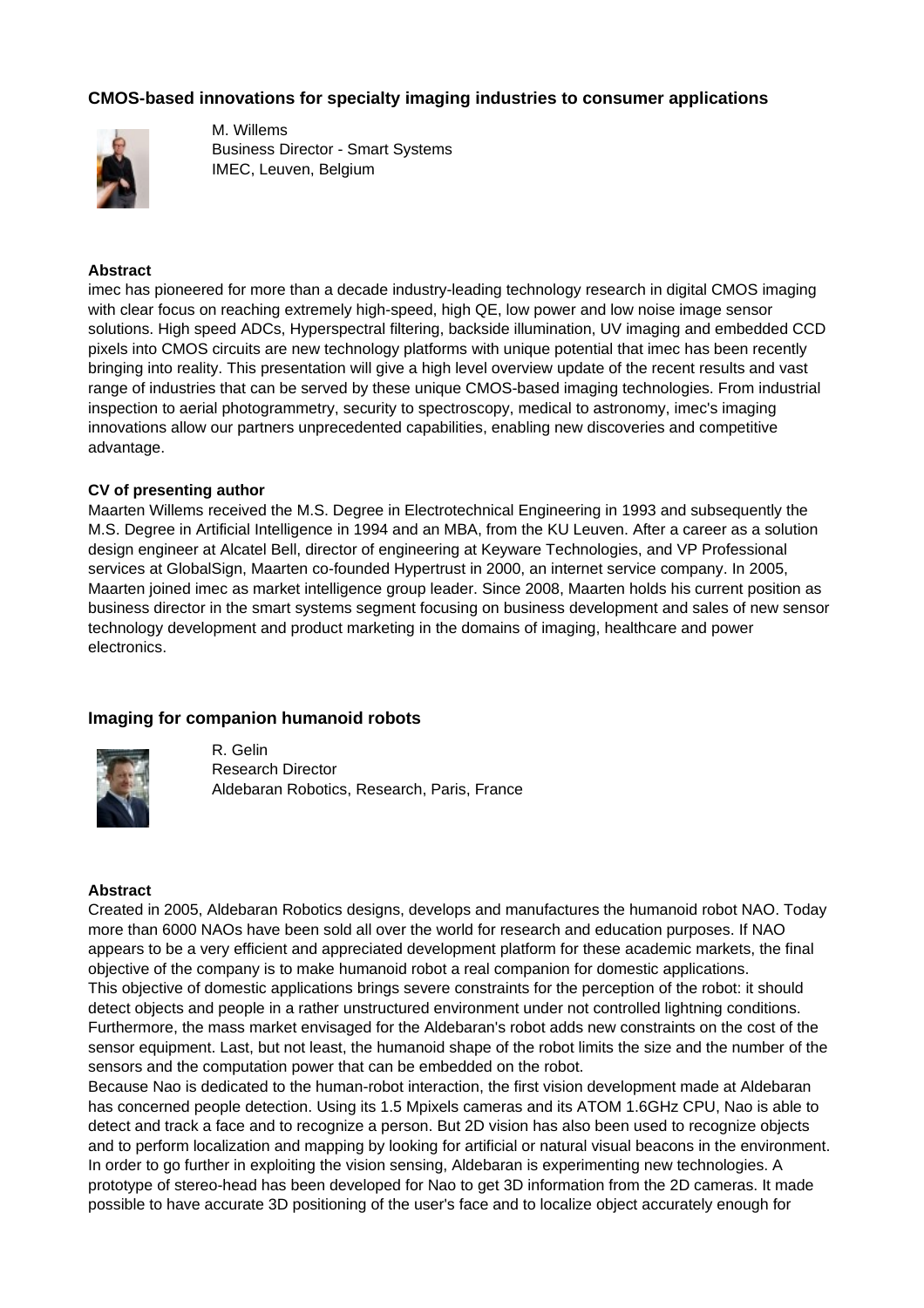autonomous grasping of small objects. But processing stereo signal is quite heavy for the CPU that is the reason why Aldebaran is looking for smart sensors (able to preprocess the signal sent to the main CPU), for 3D sensors (best solution to have gesture recognition) and even thermal sensor that can detect human beings in a very robust and efficient way.

## **CV of presenting author**

Rodolphe Gelin (1965) is engineer from the Ecole Nationale des Ponts et Chaussées (1988) and Masters of Science in Artificial Intelligence from the University of Paris VI (1988). He started his career at CEA (French Atomic Energy Commission), he has been working there for 10 years on mobile robots control for industrial applications and on rehabilitation robotics. Then he had been in charge of different teams working on robotics, virtual reality and cognitics. From 2006 to 2008, he was in charge of business development for Interactive System Program. He has participated to the European Coordinated Action CARE that supports the ETP EUROP on robotics in charge of the robotic roadmap for the European Community. In 2009, he joined Aldebaran Robotics as head of collaborative projects. He is the leader of the French project ROMEO that aims to develop a human size humanoid robot. Since 2012, he is Research Director at Aldebaran Robotics. He is member of the board of the directors of the euRobotics association.

# **Spectral filtering on CMOS Image Sensors with metal dielectric multilayers**



L. Frey senior research scientist CEA LETI MINATEC, Optics and Photonics (DOPT), Grenoble, France

### **Abstract**

The traditional technology to achieve spectral filtering for CMOS image sensors includes a combination of polymer resists and external all dielectric multilayer thin film coatings. In this study, we investigate the suitability of metal dielectric interference stacks as a completely integrated solution. Silver and copper are the metallic materials considered for various applications ranging from colour imaging to ambient light sensing and time-of-flight in the near infrared domain. The compatibility with the CMOS process is shown through technological demonstrations. The performances and limitations of the on-chip filters are detailed, including robustness to process errors in the prospect of large scale manufacturing.

### **CV of presenting author**

Dr Laurent Frey got optics education from Ecole Supérieure d'Optique Graduate School (1996). He obtained a PhD in optics and photonics from Paris Sud University (2000), after a thesis in the domain of photorefractive materials. He joined CORNING European Research Center in Fontainebleau with activities focused on the development of optical components for ultra-high speed telecommunications (2000-2003) in close connection with the US teams. Since 2003, he has been working in CEA, LETI, MINATEC as research scientist and project leader for several photonic application domains such as holographic mass storage, superconducting detectors, silicon integrated photonics and imaging. He has also been responsible for roadmapping activity in optical systems for imaging. His current topic is focused on the development of spectral filters and nanostructures for industrial visible image sensors with improved performances. He is author or co-author of 12 publications and 19 patents including 2 pending.



E. Mounier Senior Analyst Yole, Villeurbanne, France

## **Biography** Dr Eric Mounier has a PhD in microelectronics from the INPG in Grenoble. He previously worked at CEA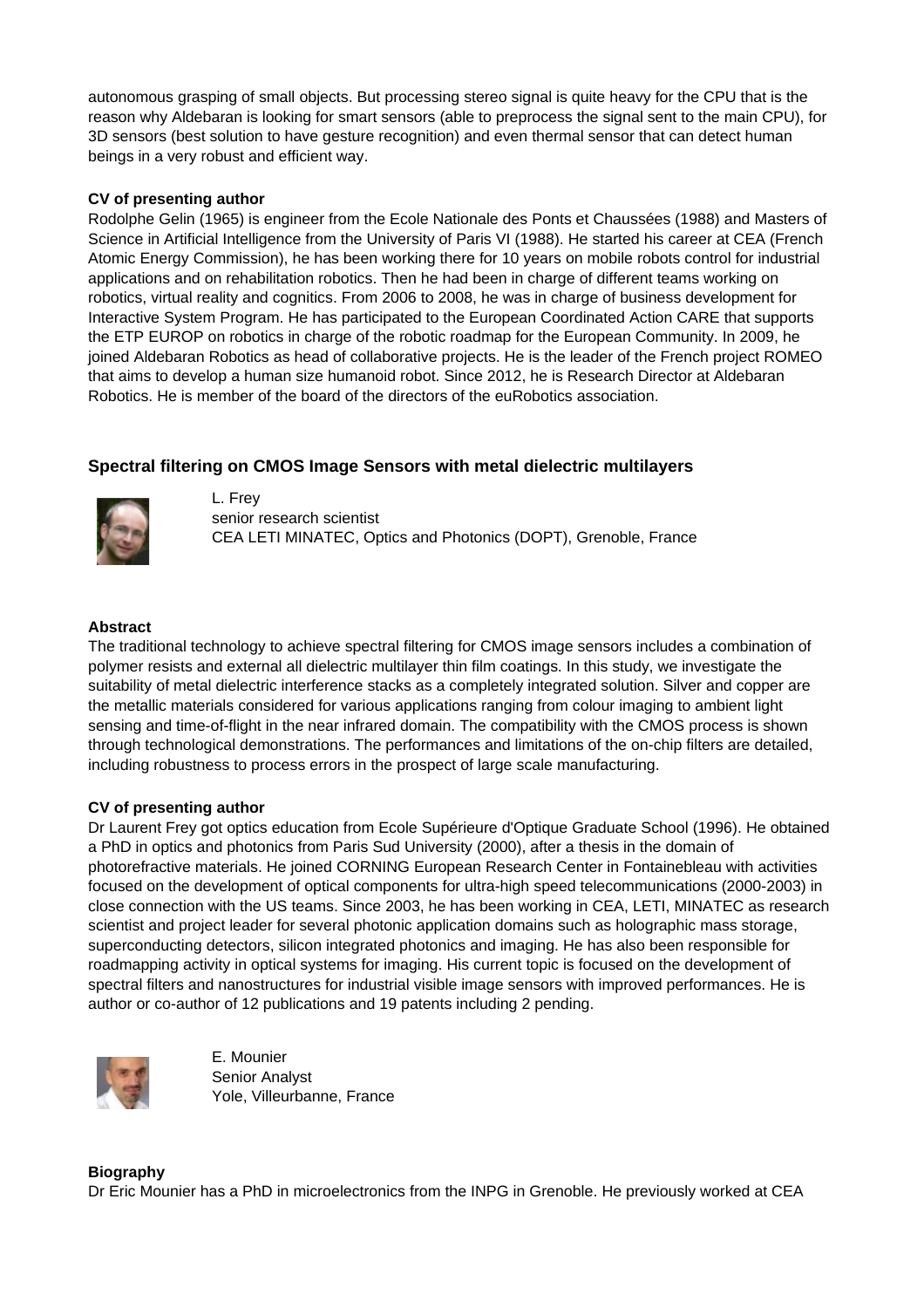LETI R&D lab in Grenoble, France in marketing dept. Since 1998 he is a cofounder of Yole Développement, a market research company based in France. At Yole Développement, Dr. Eric

Mounier is in charge of market analysis for MEMS & Sensors, visible and IR imagers (CIS, microbolometers), semiconductors, printed electronics and photonics (e.g. Silicon photonics).

He is Chief Editor of Micronews, and Yole Développement magazines: MEMS'Trends, Power Dev, iLEDS, 3D Packaging.

He has contributed to more than 150 marketing & technological analysis and 60 reports.

Eric is also an expert at the OMNT ("Observatoire des Micro & Nanotechnologies") for Optics.

## **Automotive Camera Systems - Photons to Ethernet**



T. Lule Camera System Engineer STMicroelectronics, Imaging Division, Grenoble, France

#### **Abstract**

Automotive applications are multiplying in coming years, and ask for image sensor systems with moderate resolutions but very high dynamic range and excellent low light performance while operating with low power consumption, and very high ambient temperatures. However, most CMOS imagers are optimized for high resolution consumer requirements. By combining process advancements from consumer application with automotive technology and design, the optimal automotive image sensor and processor chip set system is achieved, which transforms incoming light into an H264 image stream over Ethernet.

This presentation will summarize the various specific automotive camera demands and how they were covered by choices of architecture, design and technology. The constrained power envelope can further be leveraged in surveillance cameras for battery powered security applications.

#### **CV of presenting author**

T. Lulé is working for STMicroelectronics since 2003 on CMOS Image Sensors. His current research topics include HDR camera systems for automotive and security application. Before his activities domains included Autofocus mobile cameras, waferscale packaging, analogue design, Above-IC technology.

Prior to working STMicroelectronics he worked for Silicon Vision AG which he co-founded in 1996, and which amongst others already developed HDR automotive imagers in TFA technology.

T. Lulé obtained the M.phil. degree in Microelectronics and Semiconductor Physics in 1992 from University of Cambridge, UK, and the Bachelor in Physics 1990 from University of Siegen.

#### **New Developments on CMOS Logarithmic Image Sensor**



P. Potet CEO New Imaging Technologies, Verrieres Le Buisson, France

#### **Abstract**

In this talk, I would like to present some new developments on CMOS logarithmic image sensing devices. The logarithmic law image sensing devices have a lot of advantages over classic linear law image sensing devices. Since long time, logarithmic sensors suffered from high FPN, image lag and other drawbacks. We believe that logarithmic law sensing method, universally used by all the biological vision systems on this earth, could be improved and reach the same image quality as today's CMOS 4T active pixel based sensors. The solar-cell mode photodiode based logarithmic sensing technology developed by NIT has overcome some of these drawbacks. I will present theoretical and technical details of this technology, highlight the advantages and shortcomings, which include temperature effects, noise performance, etc. Finally I give a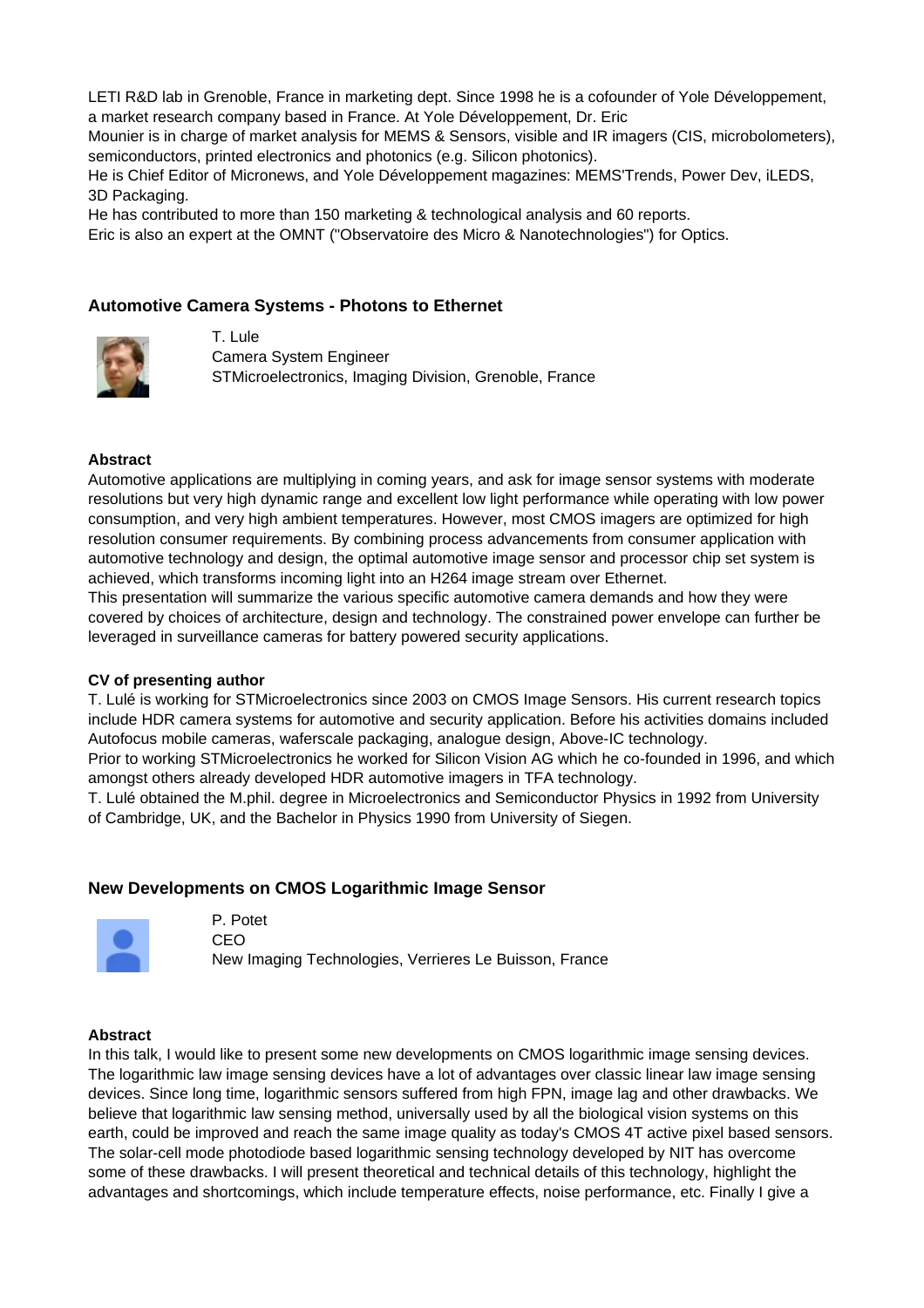glance at some new developments and extensions around this technology inside NIT.

**CV of presenting author** T B A

## **High Performance Global Shutter Image Sensors - Design and Applications**



G. Meynants CTO CMOSIS nv, Antwerp, Belgium

#### **Abstract**

Many industrial, surveillance and scientific imaging applications require that the image sensor captures all pixels synchronously during the same exposure period. However, most CMOS image sensors use a rolling shutter to control exposure time, rather than the global shutter required for such applications. In the past, low noise global shutter capture was only possible with Interline Transfer CCD devices. But today several CMOS implementations exist with low noise global shutter, thanks to the combination of correlated double sampling and a global shutter pixel architecture with at least one in-pixel storage element.

This presentation will summarize the various implementations of CMOS global shutter pixels, and explain the trade-offs that are made in the design of such pixels. Applications can drive the selection of a certain pixel architecture depending on the key parameters that are important for that application. Both charge-domain and voltage domain global shutter pixels will be discussed. Charge-domain global shutter pixels contain a memory element in which the photocharge can be stored after image capture, through a charge transfer and charge storage element. This is realized by an in-pixel 3-phase CCD or an equivalent implementation. This offers low noise readout, with noise levels which are theoretically not higher than a rolling shutter pixel. However, it is difficult to shield the storage area from parasitic light and from photocarriers that diffuse through the silicon. Some shielding techniques will be discussed, which improve the efficiency of the shutter. However, for better shutter efficiency, a voltage domain global shutter pixel can be used. Such pixel samples the signal after charge-to-voltage conversion on an in-pixel voltage sampling stage. Correlated double sampling can be realized if two in-pixel memory elements are foreseen. Pixel implementations and specifications of such pixels will also be discussed.

#### **CV of presenting author**

Guy Meynants is founder and CTO of CMOSIS, an independent supplier of CMOS image sensors for professional and industrial applications.

Prior to founding CMOSIS in 2007, Guy worked at Imec and at FillFactory (later acquired by Cypress Semiconductor) on CMOS image sensors since 1994. His current research topics include smaller global shutter pixels, backside illumination and increased frame rate of CMOS image sensors.

Guy Meynants obtained the Ph.D. Degree in Electronics in 1998 from the Catholic University of Leuven in 1998 and the M.SC. in Electrical Engineering in 1994 from the same University. He is the author of 50+ scientific publications and inventor of 15 patents.

### **All-glass wafer-level lens manufacturing technology for industrial imaging applications**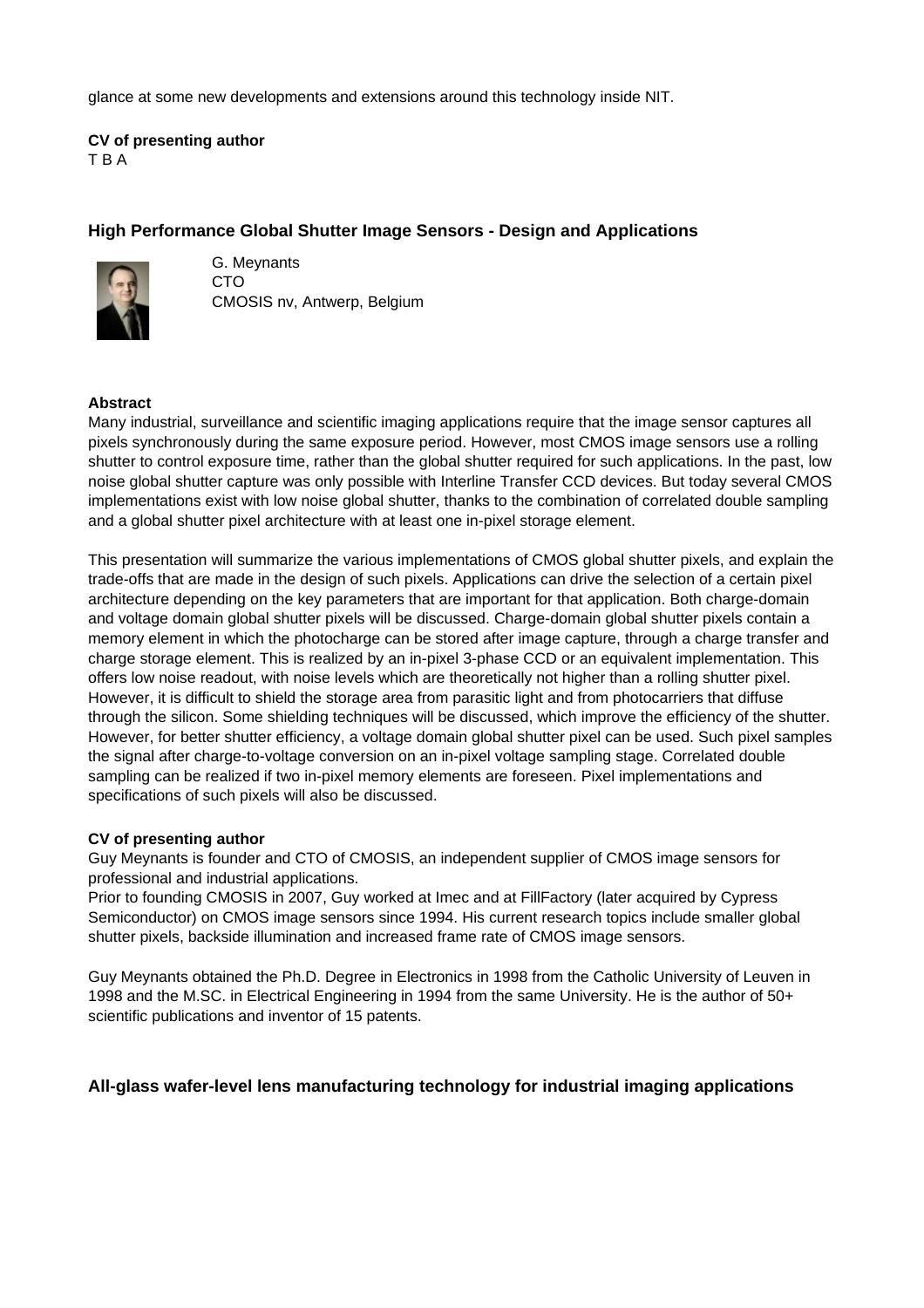

P.G. Dinesen Technical Strategy Director, Imaging AAC Technologies, Kaleido Technology, Farum, Denmark

#### **Abstract**

We present our all-glass approach to wafer-level lens manufacturing. Glass remains the preferred material for imaging optical lenses for a number of reasons, including availability of a wide range of glass types, superior optical transmission as well as thermal stability. The added cost compared to injection-molded plastic lenses has so far prevented the wide-spread use of glass in cost-sensitive imaging applications including lenses for mobile phone cameras.

With our proprietary wafer-level glass lens technology, we can take advantage of the advantages of glass while reducing the cost compared to conventional glass molding and polishing technologies. In this presentation, we present the key process stages in our technology including hard tool manufacturing, wafer-level lens molding and lens module stacking, and we present performance of the resulting wafer-level lenses for imaging applications

#### **CV of presenting author**

Palle Dinesen received his M.Sc.E.E. and Ph.D. from the Technical University of Denmark in 1994 and 1998, respectively. In 2001 he co-founder Kaleido Technology and served as Technical Director and from 2006 as Chief Sales Officer. In 2010, Kaleido Technology was acquired by AAC Technologies where Palle Dinesen serves as the Technology Strategy Director of Imaging.

### **Custom image sensors for high performance application**



B. Dupont chief designer Caeleste, Mechelen, Belgium

### **Abstract**

CMOS image sensors have become preeminent in camera design for many applications ranging from smartphone to security cameras and now scientific and space application. often in scientific and high end imaging, such high performance sensors are not available off-the-shelf and must be tailored to the particular application. In this presentation, we explore the performances that can be reached in custom design image sensor in the following domain:

- \*\*\* Sensitivity
- \*\*\* Spectral response
- \*\*\* Dynamic range
- \*\*\* Noise

Through design examples of existing products, we show the different tradeoff spaces linked to custom design of high performance applications. In particular, we show:

\*\*\* How to reach zero noise sensors ? and for what application?

\*\*\* How to design extreme HDR sensors ? up to 32M:1 linear dynamic range.

#### **CV of presenting author**

Benoit Dupont received his PhD Diploma in physics from the University of Paris-Sud in 2008 and an IC design engineering degree from ISIM, Montpellier in 2002. He worked as digital system engineer and cmos image sensor designer at FillFactory from 2002 and 2005. He made his PhD research in partnership with the LETI and ULIS Company, Grenoble, in the field of readout circuits for bolometer infrared image sensors from 2005 to 2008. He is now co-founder of Caeleste where he is chief designer.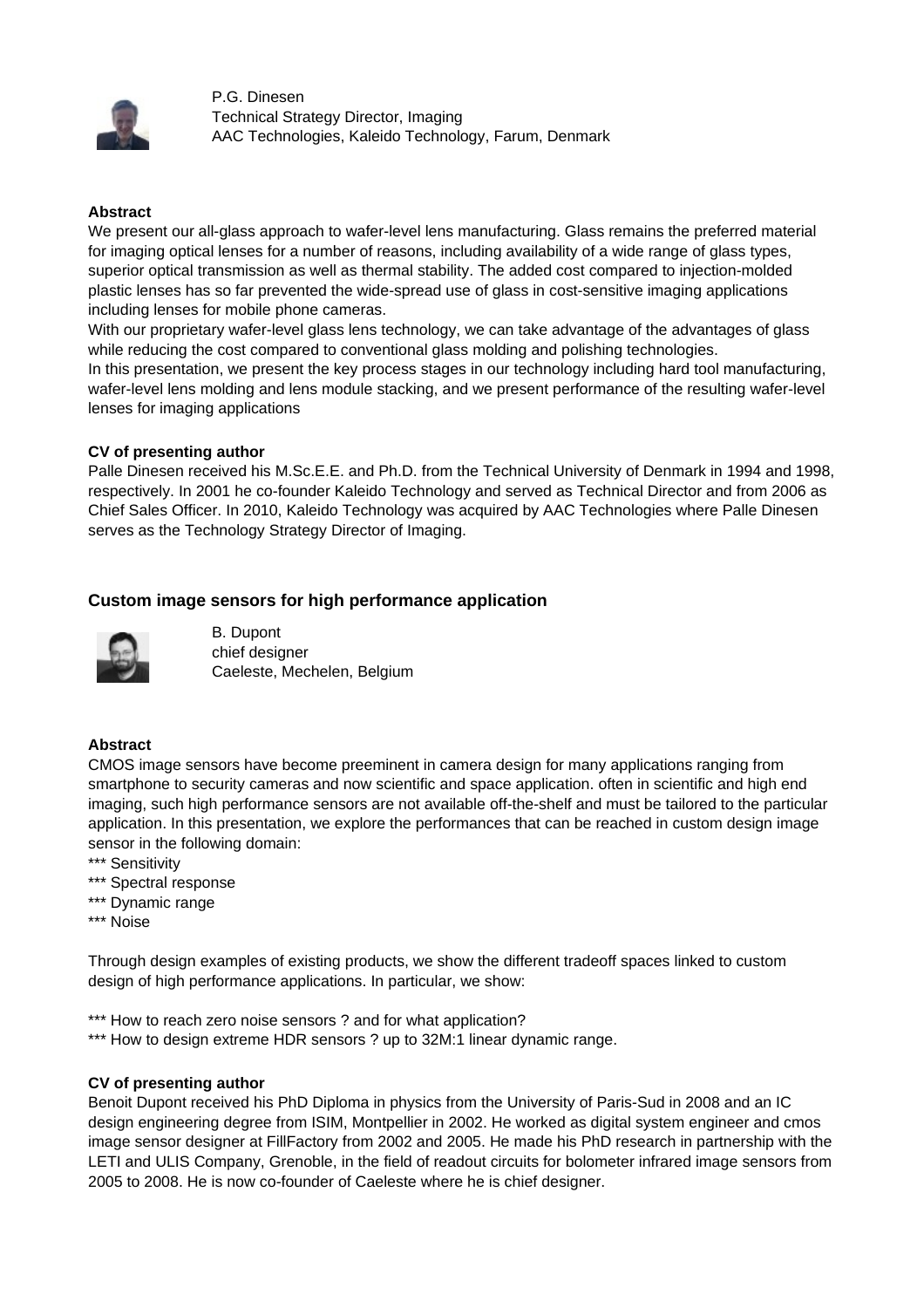

B. Mourey Vice President CEA / Leti /optics and photonics Division, grenoble, France

### **Biography**

Graduate from Ecole Supérieure de Physique et Chimie (Paris) and PhD in electronic and instrumentation (Université de Paris VI)

Bruno Mourey had different positions in relation with display applications from research to manufacturing in the Thomson group. He was general manager of Thomson LCDs for more than 10 years

Bruno Mourey joined CEA LETI in 2003 as Program manager for multimedia applications (display, optical recording\*\*\*.),

He is currently Vice president at CEA LETI in charge of the Optics and Photonics Division

## **Multisensor Camera Architectures for Security and Operational Applications**



D. Dorn Applied Technologies Manager Schneider Electric, Pelco, Fort Collins, Colorado, United States

#### **Abstract**

This session will introduce participants to multi-sensor and multi-spectral imaging for security and operational applications. This talk discusses the differences between video for security and projects focussing on video for operational data. The ability to extract different types of real time data and information from different spectral regions is discussed. Video information combined with other sensors provides the ability to solve unique customer challenges and applications. Specific customer use cases and applications are presented.

The camera technology associated with these applications is presented along with current technology challenges. Technical approaches to techniques such as multi-sensor stitching and multi-spectral fusion are discussed. Technical challenges associated with these techniques and associated algorithms are also introduced.

Fundamental underlying principles and science behind this technology are explored, along with a brief summary of the development of these technologies. Looking forward, technology trends and roadmaps for multi-sensor and multi-spectral imaging are also presented.

#### **CV of presenting author**

David Dorn is the Applied Technologies Manager for Pelco by Schneider Electric. Mr. Dorn has been leading efforts with development of image sensors and camera systems for over 20 years. These cameras systems have spanned wavelengths from the IR to the UV for security, scientific, and medical applications. Currently, Dorn leads the engineering team developing thermal imaging cameras for Pelco by Schneider Electric. Earlier in his career, Dorn also led teams building visible and infrared camera systems for Hubble Space Telescope and interplanetary missions to Mars and Pluto. He has authored over 25 technical publications and has patents for CMOS image sensor and camera innovations.

### **High speed line and area image sensor for industrial and medical applications**



B. Schaffer Senior R&D Engineer CSEM S.A., Neuchâtel, Switzerland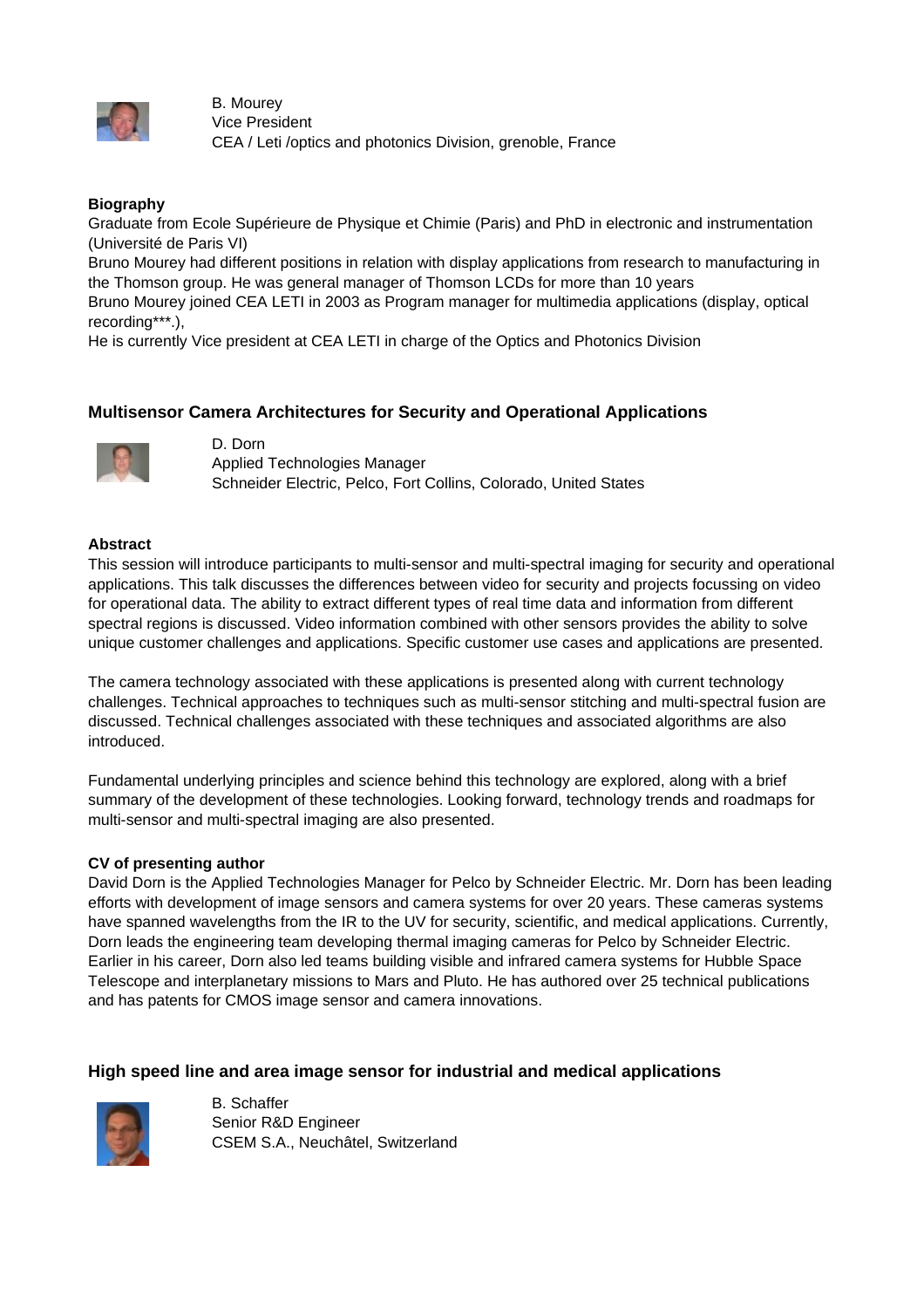### **Abstract**

Line scan image sensors are widely used for industrial vision where the object moves perpendicularly to the line of pixels in the image sensor. Most high speed digital line scan sensors on today's market contain 1 or 2 lines x 1'024 to 4'096 pixels with a scan rates of up to 80'000lps (lines per second), though some newer devices have higher resolutions. These sensors have however two issues for colour imaging: first, they require 3 successive expositions with an alternating RGB light, which makes the illumination bulky, reduces the scan-rate by a factor of 3 and introduces colour smearing; and second, the sensitivity decreases when the resolution increases, because small pixels (for example 3.5µm in 16kpix sensors) cannot collect enough photons within the very short exposure time imposed by the high scan rate.

To circumvent this, we have devised a somewhat different sensor, which contains 320 x 4(RGBW) lines of rather large but highly sensitive 24µm pixels with selectable small (50ke-) or large (250ke-) full wells. The sensor can acquire in a single shot 4 (WRGB) lines at an unprecedented rate of 4x 200'000lps. Examples of applications for such sensors are high-speed motion processes control, high performance colour sorting systems, surface inspection of various material / pieces, general purpose high-speed machine vision process control, etc.

Whereas line image sensors are well adapted for applications in industrial environments, area high speed image sensors open the way to other kind of applications. We have developed high speed area image sensors able to acquire up to 4000 frames per second. Fabricated in a standard CMOS image sensor (CIS) process they use pinned photodiodes (PPD) in a 5T pixel with a 12 um pitch and column-based ADCs. They have been optimized for sensitivity and highest speed. One example of application is in an optical coherence tomography (OCT) system for real-time 3-D imaging of skin morphology.

### **CV of presenting author**

Bernhard Schaffer got a Ms in Digital Signal Processing/Information Theory from ETHZ, Zürich, Switzerland in 1995. From 1995 to 1999 he was a test engineer at Philips Semiconductors, where he was involved in development and implementation of highly innovative test concepts for telecom IC's in order to optimize test & production for cost and quality. In 2000, he co-founded e-vision, where he headed the digital design group. In 2007 he moved to CSEM, where he is currently leading the development of high speed line and area image sensors.

## **Imaging Devices in Space**



R. Meynart Head of EO instrument pre-development European Space Agency, Noordwijk, Netherlands

## **Abstract**

Space missions use imaging devices since the beginning of the space exploration era. Imaging devices are implemented in instruments of space observatories, planetary exploration missions and Earth observation satellites used for research or monitoring. They are also used in monitoring cameras or star trackers onboard satellites.

The spectral range covered by "optical" detectors is very broad, ranging from X-rays to far-InfraRed. The presentation will focus on space requirements and applications of detectors using silicium technology fully or partly, includinng Charge-Coupled Devices, CMOS imagers, hybrid IR detectors and microbolometer arrays. The presentation will illustrate the dichotomy in the imaging market, with the trends for small pixels with moderate performance for high-volume devices and the requirements for larger pixels of very demanding performance for space applications.

### **CV of presenting author**

Roland Meynart is working in the Earth Observation Directorate of the European Space Agency, where is leading the pre-development of optical and microwave instruments for future space missions. His personal expertise principally lies in optical instrumentation and metrology, imaging spectroscopy, lidar systems, optical design and optical detection. He has been managing several developments of new optical detectors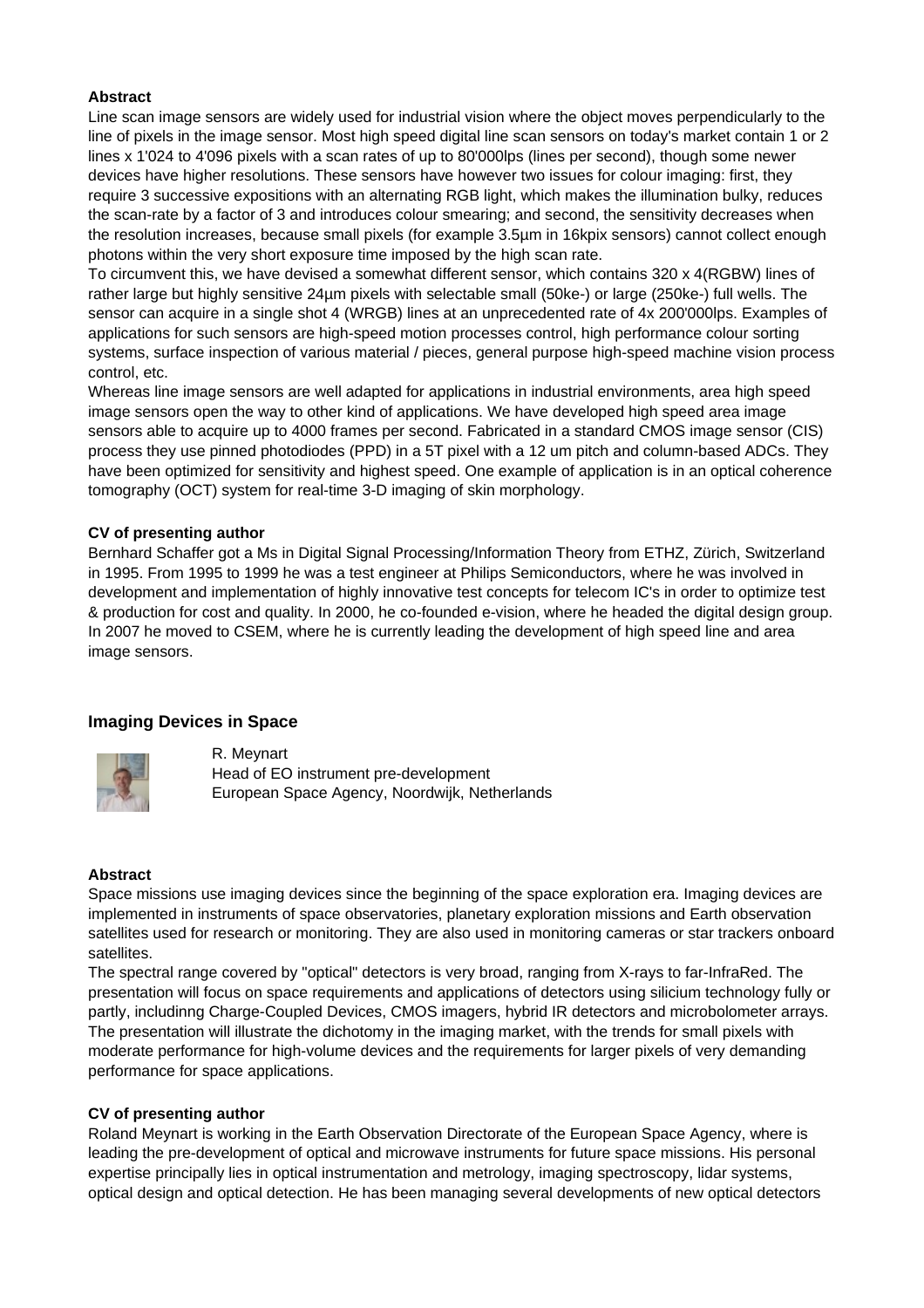for Earth Observation from space.

## **Herodion Architecture for Synchronized Multi-camera Capture and Analysis**



C. Papadas CEO isd, Athenes, Greece

#### **Abstract**

ISD has been defining the state-of-the-art in high-performance multi-camera video acquisition for the past decade. Through its Herodion product line it has demonstrated real-time display of ultra-high resolution mosaicked panoramic video on a single PC by compositing dozens of pixel-synchronized streams. We do this uncompressed and uninterrupted from large numbers of separate cameras while incurring minimal CPU load. Where computation on the streaming data is desired, multi-core processors allow continued real-time operation including depth estimation and motion tracking.

Our systems define the current level of scalable video multi-view capture, supporting up to 25 high- and 72 standard-definition sources. Designs are in place to support over 120 simultaneous and synchronized HD streaming sources.

Herodion was developed to serve as a technology enabler in domains such as:

Transportation and autonomous navigation, due to the high bandwidth synchronized capture (providing immunity to motion artifacts when placed on moving vehicles in dynamic environments) and redundant multiview imaging (enabling simple and reliable range estimation)

Industrial automation, where scalable simultaneous resolution and multi-view 3D imaging can be dialed in through the design

Industrial safety, by omniscient real-time observation over control processes in preventing operator-induced accidents in hazardous environments

3D cinema, where multi-view and panoramic capture can combine to deliver all of the imagery a director of production might require for the ultimate in post-capture editing.

Central to these applications is the real-time composition of video streams to present 360° and 3D acquisition, with both inward-looking and outward-looking capture.

In this presentation we will highlight design and use characteristics of the Herodion system, present examples of its deployment in a variety of applicatios, and describe our planning for next generation systems.

### **CV of presenting author**

Dr. Papadas was born in Greece in 1966. He graduated from the Computer Science Dpt., Univ. of Crete, Greece in 1988. He received the Master Degree for his work on the reliability issues of MOS capacitors from the Inst. Nationale Polytechnique de Grenoble, Grenoble, France in 1991, and the Ph.D. Degree for his work on nonvolatile memory structures in 1993 from the same institute.

From 1992 to 2000 he was with the Central R&D Labs of ST Microelevctronics Grenoble and Crolles, France. Since 2000, he is managing Integrated System Development S.A.

Dr. Papadas is the main author or co-author of 34 publications in refereed international journals and 59 communications in referred international conferences. He has also been awarded 9 US and Japanese patents.

### **Image sensors in organic and plastic electronics for Industry 4.0 and Internet-Of-Things**

L. Jamet Co-Founder, Director Business Development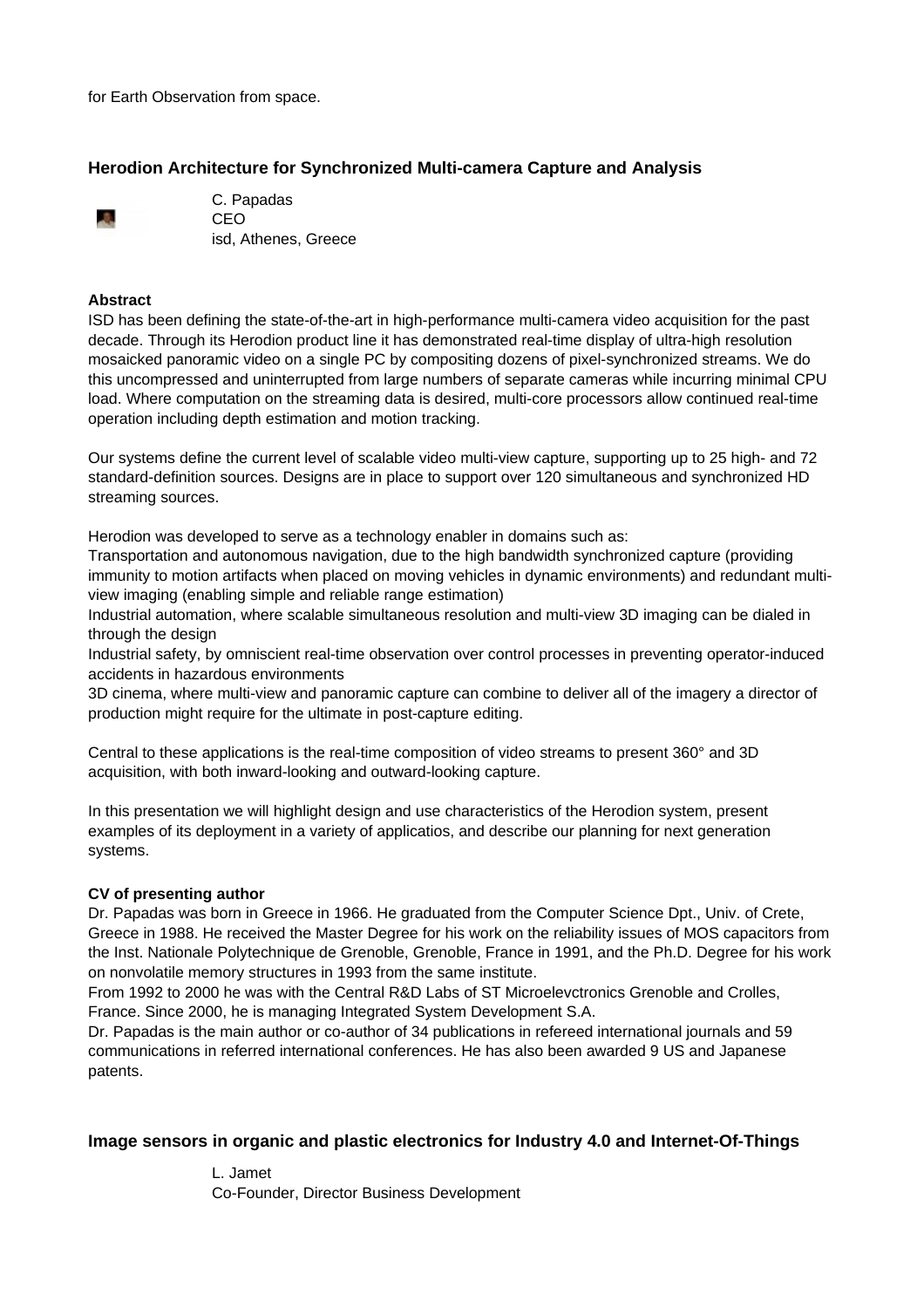

### **Abstract**

ISORG has developed disruptive technology of large area image sensors and photonic sensors in printed electronics based on latest developments of organic materials.

These sensors on plastic offer unique benefits for easy mechanical integration (thin, light, conformable), cost and performances (operating in visible and near infra-red).

Applications for inventory control, process control, equipment monitoring, user interfaces and x ray imaging will be exposed.

ISORG is the pioneer company for optical sensors in organic electronics, with their pilot manufacturing line already operating in Grenoble.

#### **CV of presenting author**

Co-founder and Director of Business Development of ISORG

Graduated from INPG Grenoble (electronics engineering school) and from Grenoble Business High School (DESS of international business).

He joined STMicroelectronics at Grenoble in 1990 as designer. Quickly he handled various positions within ST as Marketing Manager for the Analog Products dedicated to wireless terminals, and then he became Business Development Director for his major customer Nokia. At the same time he was managing the development of new technologies for Nokia, including technologies developed internally by ST and transferred externally by research organizations and international start-ups.

In 2007, he was named Business Development Director for Smart Textiles at SOFILETA (Bourgoin-Jallieu).

He joined the CEA LITEN in 2010 as project manager for ISORG creation.



M. Vasseur Imaging Division STMicroelectronics, Grenoble, France

#### **Biography**

Marc graduated in Masters in Business Administration in 1983. Marc started his professional career holding various positions in Marketing or Sales, in France and in Asia at Citroën, Philips TV and Thomson Semiconductors.

Marc's involvement in semiconductors started in 1985, when he joined Thomson-Semiconductors, then STMicroelectronics. Marc specialized in large volume consumer oriented activities, by holding various management position in the Video Division of STMicroelectronics and managing related external partnerships (Joint-ventures, common R&D centers and external acquisitions).

After the acquisition of VLSI Vision, one of the pioneers of the CMOS Image Sensors by STMicroelectronics in 1999, Marc became General Manager for the Imaging Division, in the forefront of the Camera Phone technologies and industry development.

In 2007, Marc joined Sensitive-Object, a start-up company developing acoustic touch technologies and products, as Vice President, in charge of Marketing, Operations and Business Development. The company was subsequently acquired by Tyco Electronics.

Since 2009, Marc is also the owner and managing Director of MVAssociates SARL, a consulting entity working in technology business models and high technology to mass volumes projects.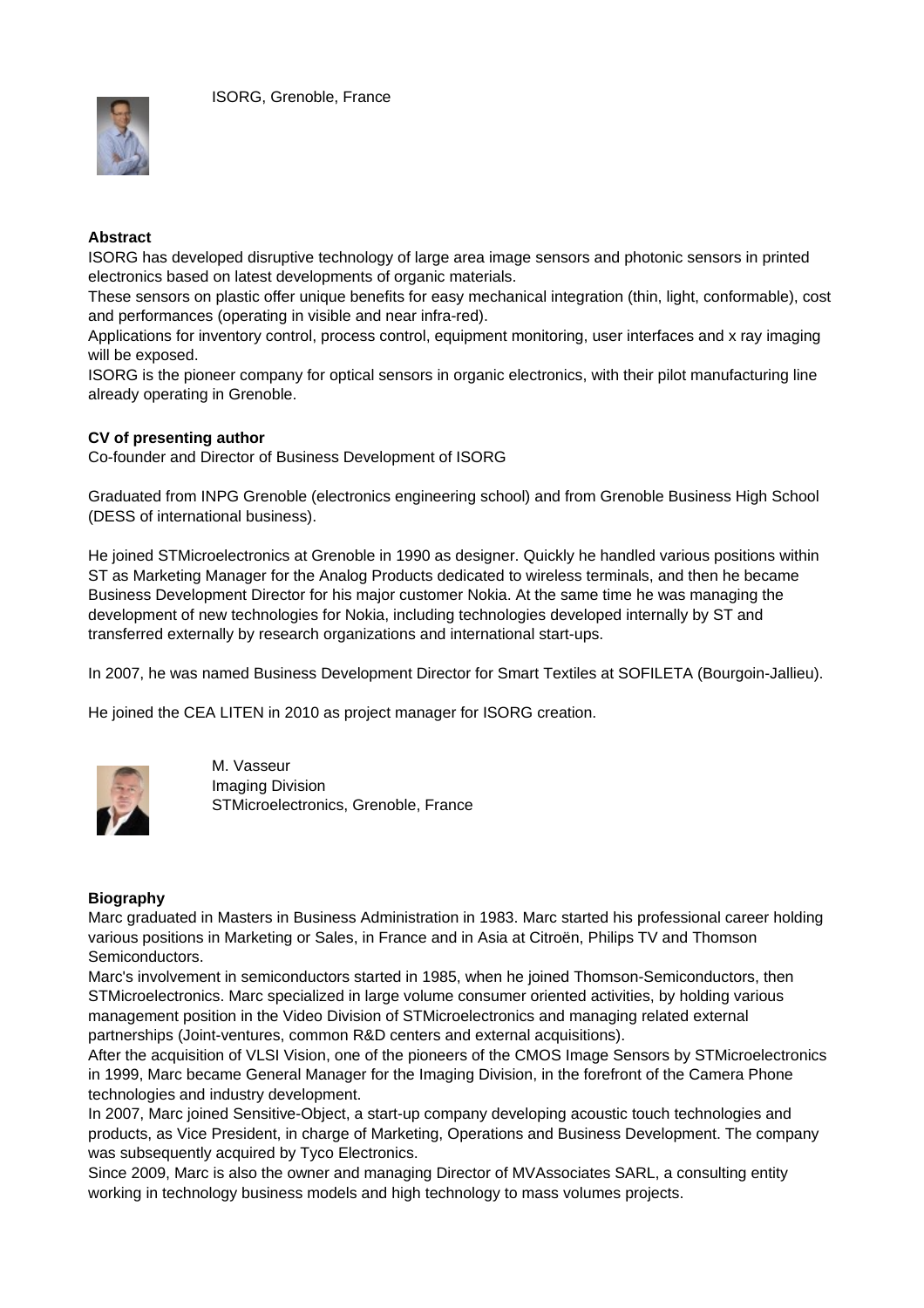In STMicroelectronics since 2011, Marc currently holds the position of Director, Camera Modules Business Line at STMicroelectronics, and also manages the contracts and partnerships team for the Imaging Division.

# **From Computer Assisted Medical Interventions to micro-nano implanted medical robots**



P. Cinquin **Director** UJF / CNRS / CHU Grenoble, Grenoble, France

## **Abstract**

The medical objective of "Computer Assisted Medical Interventions" (CAMI) is to perform previously defined operative strategies more accurately and less invasively by use of guiding systems under intra-operative sensor surveillance. When we initiated this research in 1984, a methodological framework had to be developed, the technical feasibility had to be proven, the medical interest had to be established, and the potential for a real "market" was not obvious. Nowadays, the methodology we defined is widely accepted, and numerous clinical studies established the clinical added value of systems that are applied in a wide variety of clinical situations. Since the first efforts in CAMI, a major issue has been to bring Information Technology (computers, navigation devices, robots, ...) in the Operating Room, and to use them to enhance a specific component of a complex medical or surgical intervention. The challenge now is to "invert this movement": instead of moving the computer in the Operating Room, we should embed the surgeon (or at least his or her expertise) into the tools he or she uses, exploiting the possibilities of micro-nanotechnologies combined with real-time information processing. The objective of augmentation of the Quality of interventional procedures can be achieved by "augmenting the surgeon" (meaning augmenting his or her capacity of decision or of action, via efficient use of multimodal information and more efficient effectors). This is why we coined the term "Augmented Medical Interventions". We will see which role micronanotechnologies may play in this vision, by their capacity to augment intra-operative sensors and effectors, and also by their application to the design of implanted robots capable to scavenge their energy from the glucose of the patient and to compensate for failure of physiological functions.

This work is supported by French state funds managed by the ANR within the Investissements d'Avenir, ANR-11-LABX-0004, http://cami-labex.fr/

### **CV of presenting author**

Philippe Cinquin, 58, is Professor of Medical Informatics at Grenoble University (France). He heads TIMC-IMAG, UMR5525, a Research Unit of CNRS and of Université Joseph Fourier, CAMI (Computer Assisted Medical Interventions) Labex, and co-heads CIC-IT 803 (Centre of Clinical Investigation - Technological Innovation) of INSERM, Grenoble's University Hospital and Joseph Fourier University. He holds a PhD in Applied Mathematics and is a Medical Doctor. In 1984, he launched a research team on Computer-Assisted Medical Interventions (CAMI), which led to innovative surgical practice, benefiting to more than 100 000 patients, thanks to the creation of several startup companies. He recently turned on intra-body energy scavenging in order to power implanted medical devices. He was the recipient of the 1999 Maurice E. Muller Award for excellence in computer-assisted orthopedic surgery, of the 2003 CNRS Silver Award, of the 2013 CNRS Innovation Award and of the 2014 Ambroise Paré award of the French Academy of Surgery. He is a member of the French Academy of Surgery. He is co-lead inventor of the "Biofuel cell with glucose" patent, which is finalist of the 2014 European Inventor Award.

**Development of Silicon Photomultipliers at FBK for nuclear medicine applications.**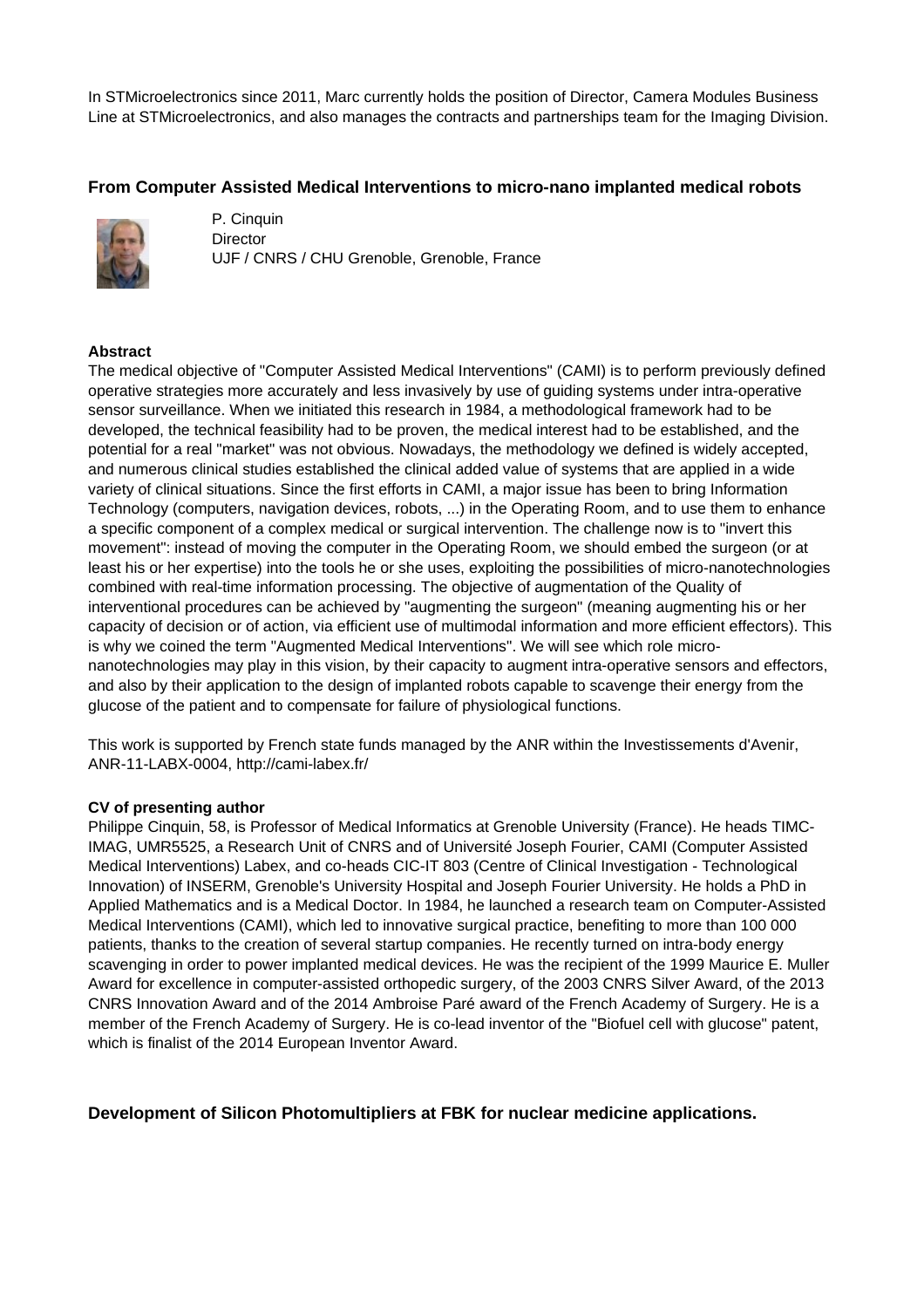

C. Piemonte Chief Scientist Fondazione Bruno Kessler, Center for Materials and Microsystems, Trento, Italy

#### **Abstract**

High-energy radiation imaging in medical diagnostic systems, such as Positron Emission Tomography (PET) or Single Photon Emission Computed Tomography (SPECT), is usually based on scintillation detectors. The energetic particle is converted to light in the scintillation material, which is, in turn, detected by a highlysensitive photo-sensor. The information to be reconstructed are: the interaction position, the energy of the radiation and, depending on the system, also the precise arrival time. Up to ten years ago, the only sensor able to provide the needed information was the Photo-Multiplier Tube (PMT). Recently, a new kind of detector have attracted a lot of attention in this field: the Silicon Photomultiplier (SiPM). It is a solid-state device composed by several hundreds Geiger-mode Avalanche Photodiodes per millimeter square. The advantages over the vacuum-based counterpart are: low operational voltage, compactness, insensitivity to magnetic fields, better detection efficiency and better interconnectivity to the electronics. Fondazione Bruno Kessler (FBK) (Trento, Italy) has been working on SiPMs for nuclear medicine since 2006.Two main development lines are active. The first one is on "analog" SiPMs, in which the sensor is manufactured on custom silicon technology aiming at the best performance in terms of both detection efficiency and noise. The second one is dedicated to "digital" SiPMs. In this case, the sensor is built on standard CMOS technology to include signal digitization on-board. In this presentation, we will give a comprehensive description of the main sensor properties and their functional performance coupled to scintillator crystals typically used in PET/SPECT. Finally, we will highlight pros and cons of the two approaches.

#### **CV of presenting author**

Claudio Piemonte was born in Udine, Italy, in 1972. He received the "Laurea" degree (M.S.) in Electronics Engineering from the University of Trieste, Italy, in 1997. From 1999 to 2002, he was with the National Institute for Nuclear Research (INFN), section of Trieste, Italy, as a fellow. In 2002 he joined Microsystems Area of the Fondazione Bruno Kessler (former ITC-irst), Trento, Italy, as a Research Associate. Since 2008 he has been coordinating the SRS group in FBK. His current research interests are focused on the development of silicon radiation detectors and low-level light sensors for high-energy physics experiments and nuclear medicine applications. Claudio Piemonte has co-authored more than 130 papers published in international journals and conference proceedings. In 2006 he received a "Certificate for outstanding contributions to the field of nuclear

radiation measurements" from the Radiation Instrumentation Steering Committee of the IEEE Nuclear and Plasma Sciences Society. In 2010, he co-founded the spin-off company AdvanSiD for the commercialization of advanced silicon detectors. Currently he is member of the board and CTO of AdvanSiD.

### **Xray & high energy imaging : applied technologies oriented perspective**



J. Roux Business Developper Sales&Marketing Hamamatsu Photonics France, Meylan, France

#### **Abstract**

Imaging being our core business we will cover advance imaging applications and the related technologies involved. Outstanding design technics and original developments will be highlighted aiming in a constant improvement research for reliability and effective performances. Finally , this talk will address routes for opening innovation and sustaining future businesses

#### **CV of presenting author**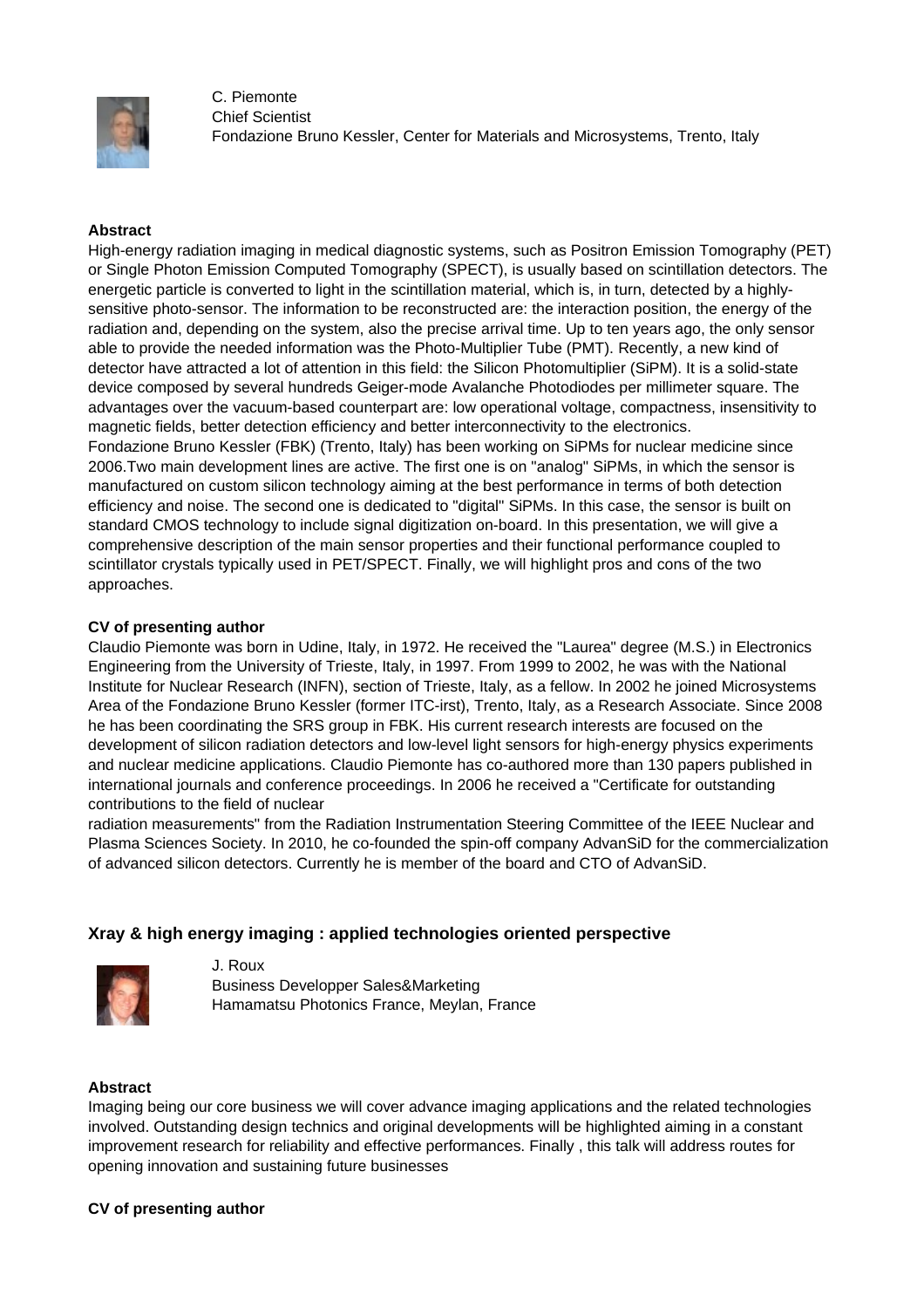Master degree in Optoelectronics ( University of Saint-Etienne - 1987) MSe Management Technology Innovation ( Grenoble Ecole Management - 2013 ) Started as a sales engineer for the french company Jobin-Yvon Instruments S.A. (1987-1989) and for Princeton Applied Research (USA)(1989-1991) developping sales activities in the research domain ( Spectroscopy and Signal processing ).

Joined Hamamatsu Photonics France in 1991 ( Business Developpement ) dealing with Imaging and High speed photonics research applications . In 2002, openned Hamamatsu Office in Grenoble (Meylan) to sustain business development of large equipments produced by the Systems Division of Hamamatsu Japan, adressing semiconductors manufacturers ( foundries ) and R&D process developments, especially in the reliability , failure analysis and novel technology bricks domains.

Expertise in customer relationships and innovation management , with a daily involvement with the main actors of the semiconductors industry in France and several European countries , including also nanotechnologies R&D fields and new organic applications domains.

# **Miniaturization trends in medical imaging enabled by full wafer level integration if micro camera modules**



M. Waeny CEO AWAIBA CMOS IMAGE SENSORS, Funchal, Portugal

### **Abstract**

The merge of MEMS and O-MEMS based technologies with wafer level optics, CMOS image sensor technologies and wafer level chip scale packaging technologies allows the realization of full wafer level assembled micro camera modules with unprecedented size miniaturization. The large economy of scale introduced to the traditionally "artisanal" endoscopic equipment manufacturing allows for one time use equipment, mitigating operational cost and risks associated with sterilization. The availability of miniature size high resolution imaging modules, (having all dimension smaller than 1mm) at a controlled cost allows the realization of novel medical imaging applications on equipment and in procedures where previously visualization was not possible or existing visualization was strongly limiting the versatility of the tools and providing limited resolution only. This talk gives an over view of key enabling technologies and application potentials.

### **CV of presenting author**

Martin Wäny graduated in microelectronics IMT Neuchâtel, in 1997. In 1998 he worked on CMOS image sensor at IMEC. In 1999 he joined the CSEM, as PHD student in the field of digital CMOS image sensors. In 2000 he won the Vision price for the invention of the LINLOG Technology and in 2001 the Photonics circle of excellence award of SPIE . In 2001 he co-founded the Photonfocus AG. In 2004 he founded AWAIBA Lda, (www.awaiba.com) were he is CEO. AWAIBA is a design-haus and supplier for area and linescan image sensors specialized on high speed and high dynamic range sensors and miniature wafer level camera modules for medical endoscopy and portable miniature vision. Martin Wäny was member of the founding board of EMVA the European machine vision association and the 1288 vision standard working group. He is member of IEEE and SPIE societies.

## **Fully integrated CMOS THz Imaging Solutions**



A. Cathelin Senior Member of Technical Staff STMicroelectronics, Crolles, France